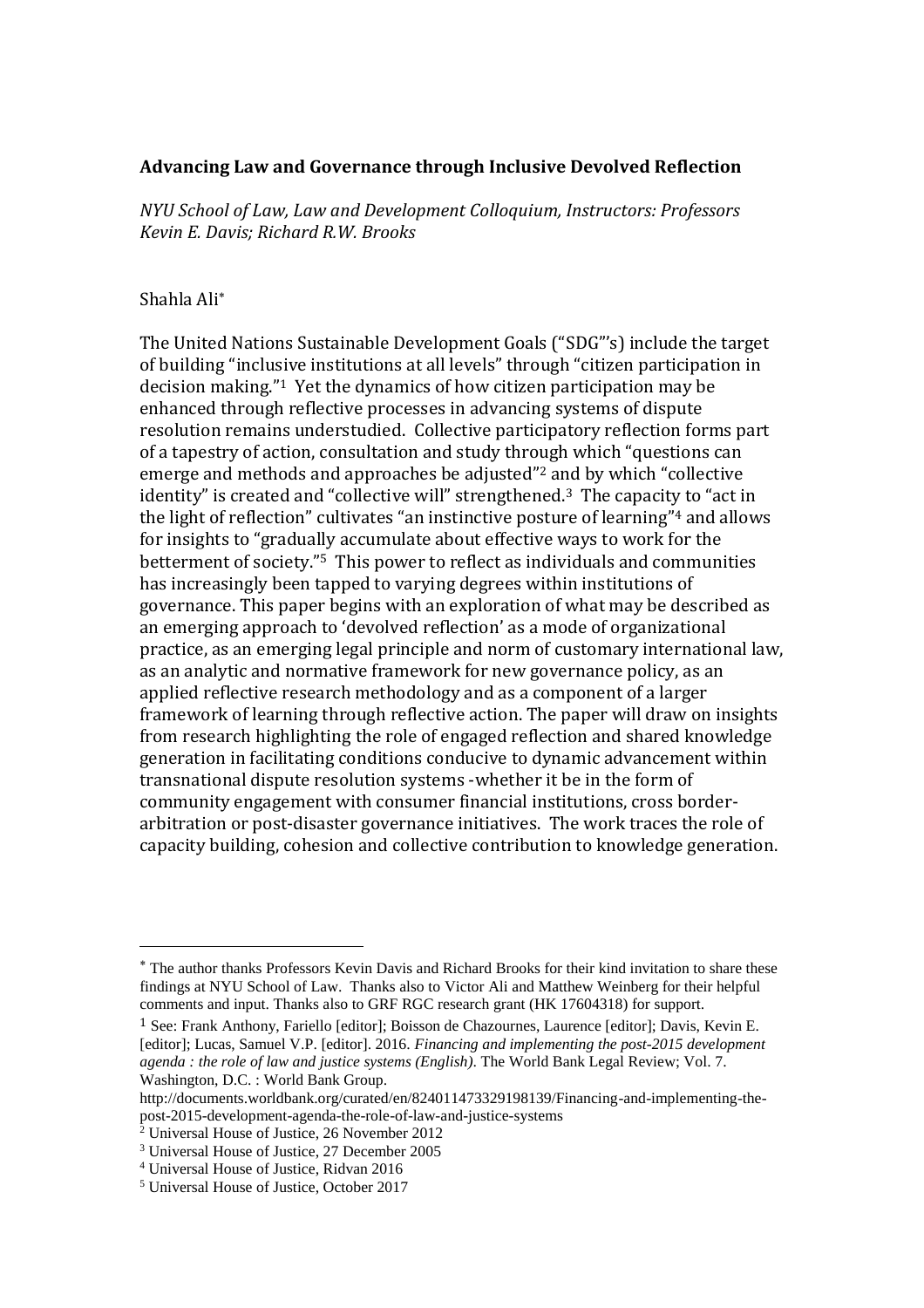## **I. Introduction: Devolved Reflection and Organizational Progress**

Echoing Goal 16 of the UN's Sustainable Development Goals of promoting "just, peaceful and inclusive societies" by building "effective, accountable and inclusive institutions at all levels" through "citizens' participation in decision making," <sup>6</sup> recent scholarship has described an important shift in organizational structure aspiring toward equipping such entities to "draw out more human potential"<sup>7</sup> through reflective dialogue so as to enable them to address increasingly complex and critical social and environmental challenges. <sup>8</sup> Among the defining features of such organizations is a shift in orientation toward structures in which "purpose… [is] the guiding principle." <sup>9</sup> Such organizational systems operate on the basis of "peer relationships"<sup>10</sup> and are assisted to advance through joint reflection by asking "the …questions that help teams to find their own solutions" <sup>11</sup> while "trust[ing] in the collective intelligence of the system." <sup>12</sup> Such an approach resonates with emerging work in "Global Experimentalist Governance" which traces how participatory and multilevel problem solving may advance when particular problems are framed in an open way, and subject "to periodic revision by various forms of peer review in light of locally generated knowledge."<sup>13</sup>

Reflecting "a shift from [a] deficit to [a] strength-based paradigm" 14 through a process of devolved "collective… self-reflection…," <sup>15</sup> recent research has found that "among the great number of innovative... [management] practices… joint reflection" is credited with contributing to significant advances in organizational culture and functioning.<sup>16</sup> In such settings, "collective insights emerge, as well as decisions and initiatives [to be] carried out …"<sup>17</sup> assisting "the whole organization [to] gro[w] its way through one topic after another." <sup>18</sup> At the

6 Forward by Mahmoud Mohieldin in Frank Anthony, Fariello [editor]; Boisson de Chazournes, Laurence [editor]; Davis, Kevin E. [editor]; Lucas, Samuel V.P. [editor]. 2016. *Financing and implementing the post-2015 development agenda : the role of law and justice systems (English)*. The World Bank Legal Review; Vol. 7. Washington, D.C. : World Bank Group.

http://documents.worldbank.org/curated/en/824011473329198139/Financing-and-implementing-thepost-2015-development-agenda-the-role-of-law-and-justice-systems

<sup>7</sup> Frederic Laloux, (2014) *Reinventing Organizations: A Guide to Creating Organizations Inspired by the Next Stage of Human Consciousness*, Nelson Parker, p. 4.

<sup>8</sup> Ibid. p. 5.

<sup>9</sup> Ibid. p. 50.

 $10$  Ibid.

<sup>&</sup>lt;sup>11</sup> Ibid. p. 69.

<sup>12</sup> Ibid. p. 85.

<sup>13</sup> Gráinne De Búrca, Robert O. Keohane and Charles Sabel "Global Experimentalist Governance." *British Journal of Political Science*, Available on CJO 2014 doi:10.1017/S0007123414000076 <sup>14</sup> Ibid.

<sup>15</sup> Ibid. p. 154.

<sup>16</sup> Ibid.

<sup>17</sup> Ibid.

<sup>18</sup> Ibid. p. 156.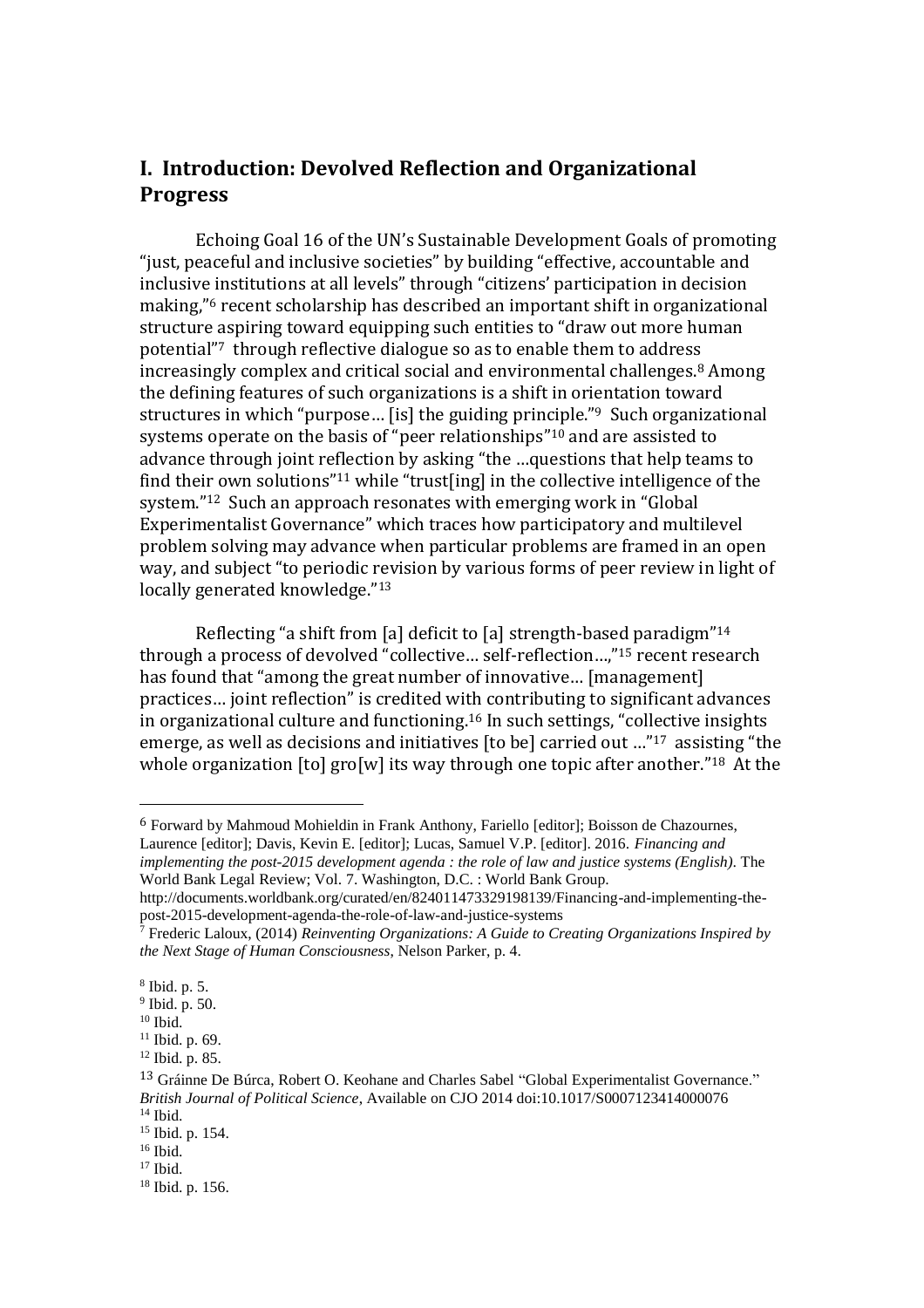same time, reflective spaces permit organizations to regularly acknowledge and affirm practices that are working well in order that they may be strengthened.<sup>19</sup>

The significance of devolved reflective process in organizational advancement can be linked to a rich body of scholarship highlighting the role of social capital in supporting cooperative, cohesive and creative social behavior, enhancing productivity<sup>20</sup> and facilitating collective action for mutual benefit,'<sup>21</sup> including improved social welfare and reduced corruption.' <sup>22</sup> Social capital, understood as a set of norms, values, attitudes, beliefs and relationships, <sup>23</sup> is largely formed through the creation of spaces within a community that foster changes in thinking, attitudes and behavior and the formation of trust<sup>24</sup> – built through collective exchange, learning and action. <sup>25</sup> It is strengthened by consultative processes through which stakeholders continually elaborate a common understanding of collective objectives<sup>26</sup> articulate their interests [and] mediate their differences…<sup>27</sup> in order to promote development for the collective whole."28 Inclusivity in is an important component of social capital and has been enriched by recent scholarship showing that cluster rather than individualized group membership selection can significantly enhance group diversity in multiple contexts. 29

Drawing on insights from 'devolved reflection' processes, this paper will examine how such an approach is increasingly echoed in emerging legal principles and norms (Part II), in analytic and normative frameworks for new governance policy (Part III) in applied reflective research methodologies (Part IV) and as aspiring toward consultative principles (Part V).

 $\overline{a}$ 

<sup>27</sup> UNDP Strategy Note on Governance for Human Development, 2004

<sup>28</sup> *See* http://www.socialcapitalresearch.com/

<sup>19</sup> Ibid. p. 160

<sup>20</sup> Putnam, R.D., "Bowling Alone: America's declining social capital" (1995) 6 *Journal of Democracy*  1.

<sup>&</sup>lt;sup>21</sup> Woolcock, M., "Social capital and economic development: Toward a theoretical synthesis and policy framework" (1998) 2 *Theory and Society* 27.

<sup>22</sup> Putnam, R.D., "Bowling Alone: America's declining social capital" (1995) 6 *Journal of Democracy*  1.

<sup>23</sup> *See* Valentinov, V.L., "Toward a Social Capital Theory of Cooperative Organization" (2004) 3 *Journal of Cooperative Studies* 37.

<sup>24</sup> *See* Putnam, R.D., "Bowling Alone: America's declining social capital" (1995) 6 *Journal of Democracy* 1.

<sup>&</sup>lt;sup>25</sup> UNDP Strategy Note on Governance for Human Development, 2004; See also World Bank Group: http://siteresources.worldbank.org/INTSOCIALCAPITAL/Resources/Social-Capital-Initiative-Working-Paper-Series/SCI-WPS-24.pdf

<sup>26</sup> See World Bank Group:

http://siteresources.worldbank.org/INTSOCIALCAPITAL/Resources/Social-Capital-Initiative-Working-Paper-Series/SCI-WPS-24.pdf

<sup>29</sup> See: Richard R.W. Brooks, "Supermodular Architecture of Inclusion," 30 *Harv. J.L. & Gender* 379 (2007) (with Valerie Purdie-Vaughns).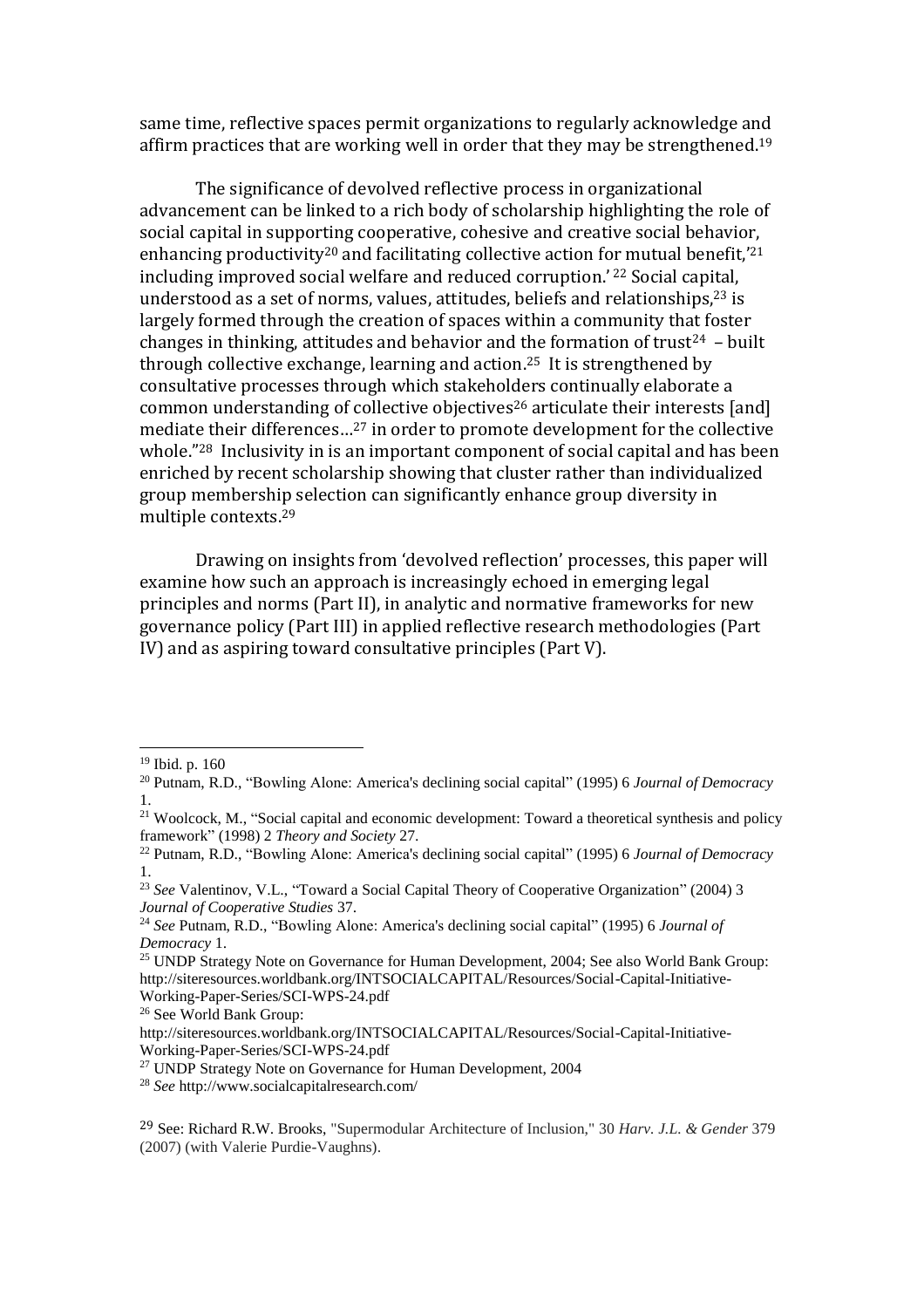## **II. Devolved Reflection as an Emerging Legal Principle and Norm of Customary International Law**

In addition to the growing use of devolved reflection in organizational governance, such principles, particularly the principle of community based decision making has increasingly been referenced as a customary norm of international law<sup>30</sup> both in the realm of humanitarian assistance and local resource use planning.

In the sphere of humanitarian assistance, states are increasingly being required to facilitate the establishment of mechanisms enabling participation<sup>31</sup> and reflective planning. <sup>32</sup> The Good Humanitarian Donorship consortium of states emphasizes the need to involve communities in 'the design, implementation, monitoring and evaluation' of relief activities.<sup>33</sup> Article  $2(c)$  (ii) of the 2012 Food Assistance Convention stipulates one of the governing principles in the provision of food assistance as being the involvement of communities 'in the assessment of their needs and in the design, implementation, monitoring and evaluation' of the relief activities.<sup>34</sup>

A range of qualitative guidelines and standards are emerging from treaties, resolutions of states and self-regulatory instruments including the Sphere Charter, requiring that local participants be involved, at minimum, 'in the design, implementation, monitoring and evaluation' of the humanitarian relief activities.<sup>35</sup> This includes access to appropriate and safe venues for meetings,  $36$ balanced representation,<sup>37</sup>understandable language<sup>38</sup> transparent and effective

<sup>30</sup> For complete discussion see: Ali, S. and Kabau, T. (2015). *A Human Rights-Based Approach to the Global Regulation of Humanitarian Relief: The Emerging Obligation to Incorporate Local Participation*, BROOKLYN JOURNAL OF INTERNATIONAL LAW, Vol. 40, No. 3, 791-826.

<sup>31</sup> For complete discussion see, Ali, S. (2016). GOVERNING DISASTERS: ENGAGING LOCAL POPULATIONS IN HUMANITARIAN RELIEF (Cambridge University Press), vii-xix, 1-321.

<sup>32</sup> Brigitte I Hamm, 'A Human Rights Approach to Development' (2001) 23 *Human Rights Quarterly* 1005–1031, 1011.

<sup>&</sup>lt;sup>33</sup> Good Humanitarian Donorship, 'Principles and Good Practice of Humanitarian Donorship' (endorsed in Stockholm, 17 June 2003) paragraph 7

<sup>&</sup>lt;http://www.goodhumanitariandonorship.org/gns/principles-good-practice-ghd/overview.aspx> accessed 19 May 2014.

<sup>34</sup> Food Assistance Convention (adopted 25 April 2012, entry into force 1 January 2013) <http://www.foodassistanceconvention.org/convention/FoodAssistance.pdf> accessed 11 May 2013. <sup>35</sup> Article 2(c) (ii) of the Food Assistance Convention (adopted 25 April 2012, entry into force 1

January 2013) <http://www.foodassistanceconvention.org/convention/FoodAssistance.pdf> accessed 11 May 2013. See also: Good Humanitarian Donorship, 'Principles and Good Practice of Humanitarian Donorship' (endorsed in Stockholm, 17 June 2003) paragraph 7

<sup>&</sup>lt;http://www.goodhumanitariandonorship.org/gns/principles-good-practice-ghd/overview.aspx> accessed 19 May 2014; United Nations and the Inter-Agency Standing Committee, 'Civil-Military Guidelines and Reference for Complex Emergencies' (2008) 19 <https://docs.unocha.org/sites/dms /Documents/ENGLISH%20VERSION%20Guidelines%20for%20Complex%20Emergencies.pdf> accessed 5 May 2014; Emergency Capacity Building Project, 'Impact Measurement and Accountability in Emergencies: The Good Enough Guide' (2007) 34-35 <http://www.ecbproject.org/inside-theguide/view-the-good-enough-guide> accessed 19 May 2014.

<sup>&</sup>lt;sup>36</sup> Sphere Project, *Humanitarian Charter and Minimum Standards in Humanitarian Response* (3<sup>rd</sup> edn Sphere Project, 2011) 55.

<sup>&</sup>lt;sup>37</sup> Sphere Project, *Humanitarian Charter and Minimum Standards in Humanitarian Response* (3<sup>rd</sup> edn Sphere Project, 2011) 55.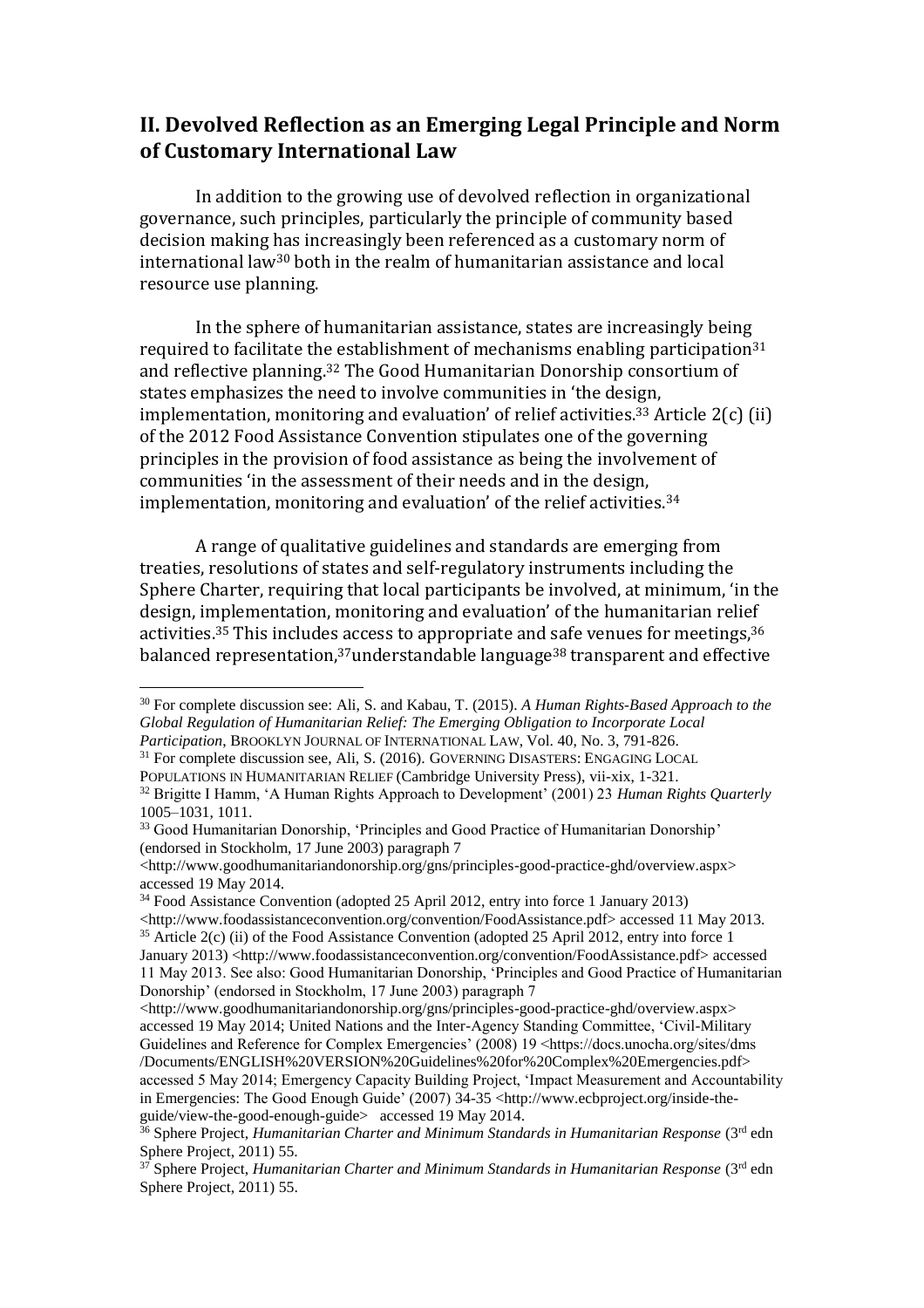feedback mechanisms,  $39$  use of local resources and skills,  $40$  and engagement with progressive local religious, cultural and traditional norms<sup>41</sup> given that resource use questions are "inherently infused with value judgments"<sup>42</sup> and the reduction of such questions to a single metric, implies "significant loss to those values."<sup>43</sup> Such guidelines are emerging in order to ensure uniform and objective qualitative standards of participation in various stages of relief.

## **II. Devolved Reflection as an Emerging Framework for New Governance Policy and Evaluation**

Elements of devolved reflection may be traced within the emerging field of new governance scholarship.44 This area of inquiry has provided a framework for both policy making and evaluation of policy outcomes through recognition of the value of expanded participation and partnership on the part of governments and non-state actors in solving public problems<sup>45</sup>; a learning-focused orientation<sup>46</sup>; the use of public private partnership in regulatory reform<sup>47</sup>; the role of the state as a convener, catalyst and coordinator<sup>48</sup>; and development of problem-solving capabilities<sup>49</sup>. Recent scholarship has likewise examined the challenges facing new governance; including ensuring participants have the necessary skills for participation<sup>50</sup>, the development of managerial and procedural safeguards51, achieving stakeholder participation under conditions of social conflict<sup>52</sup> and representational and distributional inequalities<sup>53</sup>.

<sup>&</sup>lt;sup>38</sup> Sphere Project, *Humanitarian Charter and Minimum Standards in Humanitarian Response* (3<sup>rd</sup> edn Sphere Project, 2011) 55.

<sup>&</sup>lt;sup>39</sup> Sphere Project, *Humanitarian Charter and Minimum Standards in Humanitarian Response* (3<sup>rd</sup> edn Sphere Project, 2011) 55.

<sup>40</sup> Sphere Project, *Humanitarian Charter and Minimum Standards in Humanitarian Response* (3rd edn Sphere Project, 2011) 55.

<sup>41</sup> Sphere Project, *Humanitarian Charter and Minimum Standards in Humanitarian Response* (3rd edn Sphere Project, 2011) 55.

 $42$  Jim Rossi, Participation Run Amok: The Costs of Mass Participation for Deliberative Agency Decisionmaking, 92 NW. U. L. REV. 173, 198 (1997).

<sup>43</sup> Sheila Foster, "Environmental Justice in an Era of Devolved Collaboration," 26 Harv. Envtl. L. Rev. 459 (2002).

<sup>44</sup> For further discussion, see: Ali, S. (2015). *Towards Peer Presence in Post-Disaster Governance: An Empirical Study*, HASTINGS INTERNATIONAL AND COMPARATIVE LAW REVIEW, Vol. 38, No. 2, 243-274 <sup>45</sup> Lobel (a); Solomon, Jason M., 'Law and Governance in the 21st Century Regulatory State' [2008] *Texas Law Review*86, 819-856

<sup>46</sup> Solomon, loc. cit.; Cohen, Amy J., 'Negotiation, Meet New Governance: Interests, Skills, and Selves.' (2008) 33 *Law & Soc. Inquiry* 33, 503.

<sup>47</sup> Alexander, Lisa T., 'Stakeholder Participation In New Governance: Lessons From Chicago's Public Housing Reform Experiment.' [2009] *Geo. J. Poverty Law & Pol'y*16, 117

<sup>48</sup> Dorf, Michael C. & Sabel, Charles E.. 'A Constitution of Democratic Experimentalism.' [1998] *Colum. L. Rev.*98 267; Solomon, loc. cit.; Cohen, loc. cit.

<sup>49</sup> Cohen, loc. cit.

<sup>50</sup> Ibid.

<sup>51</sup> Salamon, Lester M., 'The New Governance and the Tools of Public Action: An Introduction.' [2001] *Fordham Urb. L.J.* 28, 1611

<sup>52</sup> Alexander, loc. cit.

 $53$  Ibid.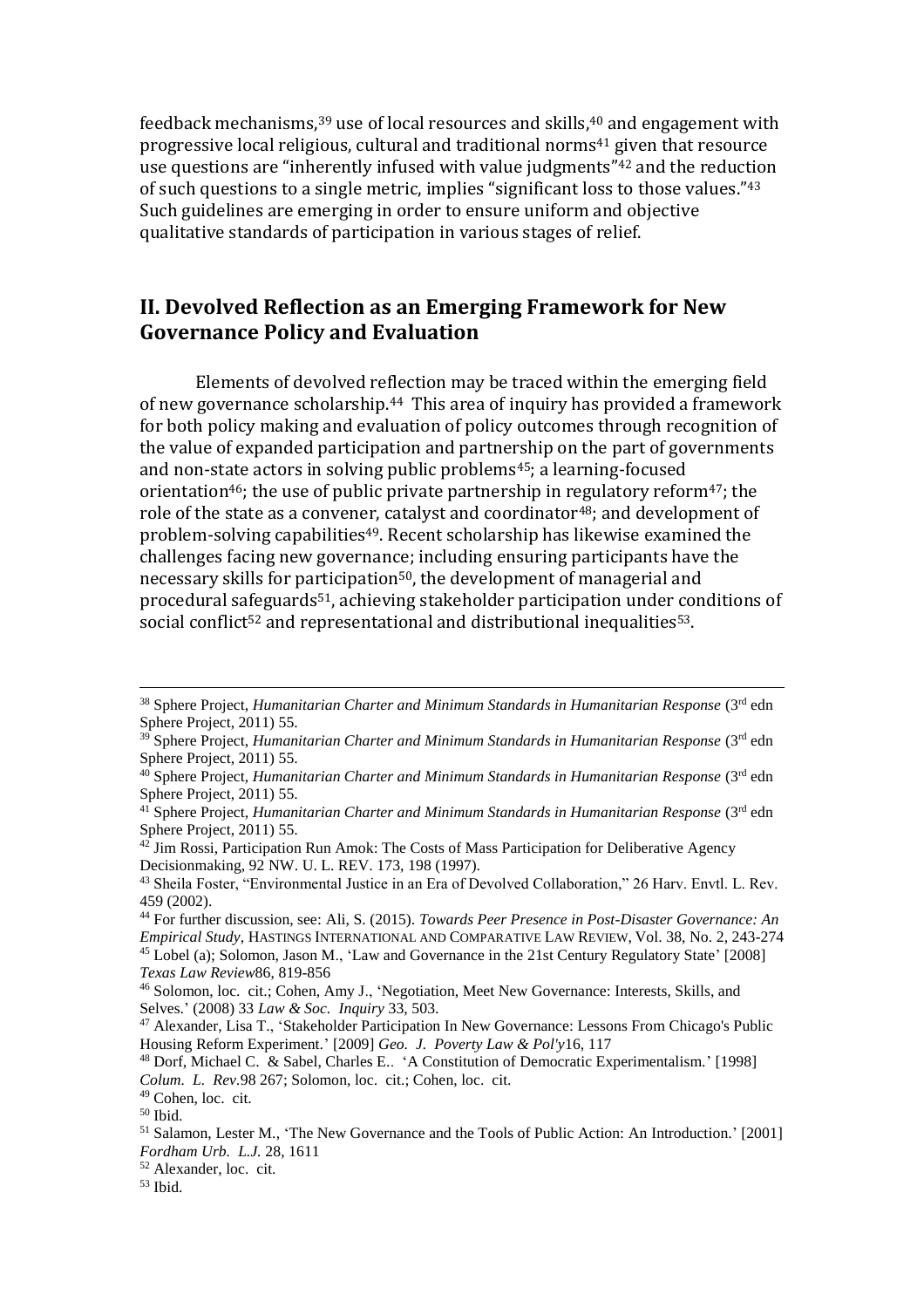New governance places opportunities for stakeholder participation and reflection as central to decision making processes<sup>54</sup>. Stakeholders, including organizations (institutions, public agencies, private firms and NGOs), interact, share responsibility and together generate policy<sup>55</sup>. States and localities are expected to be better situated to facilitate participatory processes and once solutions are found, they are best suited to monitor implementation<sup>56</sup>.

Among the normative values identified with new governance<sup>57</sup> are ownership, responsibility and follow-through by stakeholders given that solutions are derived from community input58. Deliberation and reflection on the part of diverse participants, it is suggested, yields wiser results<sup>59</sup>; and collaboration may give rise to higher levels of transparency and accountability<sup>60</sup>.

When effectively facilitated, devolved governance efforts respond to the aspiration for broad based contribution to decision making.61 However, when implemented without regard to issues of universal representation and disparate access to resources, the process has the potential of replicating and possibly exacerbating existing representation problems,<sup>62</sup> and simply offering a means of providing "input" to existing plans rather than originating plans at the community level. Similar to the challenges facing responsive law<sup>63</sup>, such as the existence of subjectivity in rule-making, and the danger of getting the moral question wrong through caving into power politics (as advanced through special interests, for example), likewise new governance approaches face the potential

 $\overline{a}$ 

 $57$  E.g. see Sabel, C., & Zeitlin, J. (n 70)

<sup>54</sup> Ibid 333

<sup>55</sup> Ibid

<sup>&</sup>lt;sup>56</sup> Lobel, Orly. 'The Renew Deal: The Fall of Regulation and the Rise of Governance in Contemporary Legal Thought' (2004) 89 *Minn. L. Rev.* 342, 381-382

<sup>58</sup> Van der Heijden, Jerome. (2013) *supra* note 18, 9 [cannot find]

<sup>59</sup> Noveck, B. 'The Single Point of Failure' in S. Van der Hof & M. Groothuis (Eds.), *Innovating Government* 77-99 (The Hague: Asserr Press, 2011) 85

<sup>60</sup> See van der Heijden, Jerome (n 78) 10

<sup>&</sup>lt;sup>61</sup> See: Philip Selznick, Law and Society in Transition: Toward Responsive Law. 1st ed. New Brunswick: Transaction Publishers, 1978. "Responsive Law" is described in relation to both "Repressive Law" (law as servant of repressive power) and "Autonomous Law" (law as differentiated institution capable of taming repression and protecting its own integrity). Repressive Law generally takes little note of affected interests. A "common source of repression is the poverty of resources available to governing elites" in circumstances where "urgent tasks must be met under conditions of adequate power but scarce resources." Autonomous Law can be characterized by the Rule of law" born when legal institutions acquire enough independent authority to impose standards of restraint on the exercise of governmental power. Specialized legal institutions claim qualified supremacy within defined spheres of competence. Autonomous law reflects a transition from blanket certification of the source of power to a sustained justification of its use. "Legal institutions purchase procedural autonomy at the price of substantive subordination." The downside is that the application of rules ceases to be informed by a regard for purposes, needs, and consequences. (64) <sup>62</sup> Foster at 485.

 $63$  Among the challenges noted by Nonet and Selznick include the fact that "responsive law is a precarious ideal whose achievement and desirability are historically contingent and depend especially on the urgencies to be met and the resources that can be tapped." Specifically, there is the danger of subjectivity in rule making and "getting the moral question wrong." The achievement of responsive ideals depends a great deal on the development of "cognitive competence" [within the judiciary] to consider social conditions, gather relevant information from outside sources in order to search for a solution, rather than arbitrarily lay down a rule.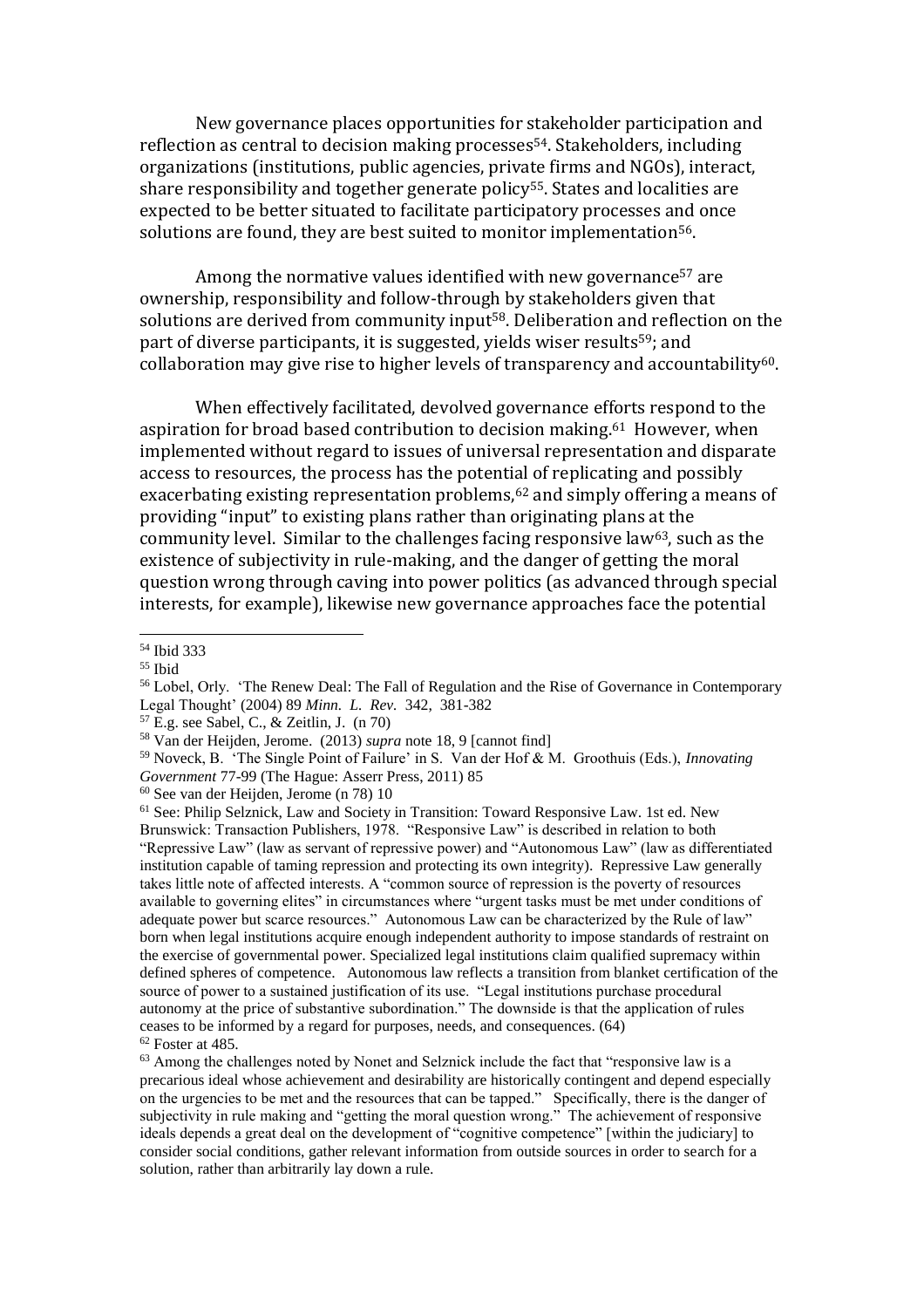danger of rendering community resource problems "less visible or subject to scrutiny, because the farther the process is removed from a centralized decisionmaker, the less accountability there will be…"<sup>64</sup> Research has suggested that in order to benefit from devolution and decentralization<sup>65</sup>, the necessary conditions for its success should include (1) the broadest possible degree of stakeholder participation compatible with effective decision making, (2) effective and informed monitoring66, (3) ensuring participants have the necessary skills for participation<sup>67</sup>, (4) the development of managerial and procedural safeguards<sup>68</sup>, and  $(5)$  ensuring stakeholder participation under conditions of social conflict<sup>69</sup> and distributional inequalities<sup>70</sup>. The challenge at present is to examine ways in which reflective devolved decision making processes might be strengthened to address potential disparities, the focus of the following sections of this paper. 71

## **IV. Devolved Reflection as a Research Methodology and Approach to Policy Refinement**

In an effort to advance participatory reflective approaches in comparative dispute resolution research design, a series of research projects will be examined to draw out lessons learned as to how local engagement responds to and shapes global norms in an effort to enhance access to justice. Insights from four projects highlighting the role of engaged participation and shared knowledge generation in consumer financial dispute resolution, cross border-arbitration and postdisaster governance initiatives will be examined. The work traces the role of capacity building, cohesion and collective contribution to knowledge generation.

In examining the dynamics by which selected dispute resolution organizations change and develop, rather than fundamental or top down shifts in structure, they appear to advance through 'iterative revolutions' in thinking and organization. The idea of iterative revolutions, building on the concept of scientific paradigmatic shifts as described by Kuhn<sup>72</sup>, implies that over time, organizations develop through experiencing new challenges, asking new questions and addressing these questions through a collective body of shared knowledge and practice. Similar to Kuhn's notion that the evolution within scientific theory does not emerge from the mere accumulation of facts, but rather from a set of changing intellectual circumstances and possibilities.<sup>73</sup> A core

 $64$  Id.

<sup>65</sup> Alexander, Lisa T. 'Reflections on Success and Failure in New Governance and the Role of the Lawyer' (2010) *Wisconsin Law Review Symposium Afterword* 737, 738

<sup>66</sup> Ibid 740-741; see also: Ali, S. 'Measuring Success in Devolved Collaboration.' (2010) 26 *Journal of Land Use and Environmental Law*

<sup>67</sup> Ibid

<sup>&</sup>lt;sup>68</sup> Salamon, Lester M., 'The New Governance and the Tools of Public Action: An Introduction.' [2001] *Fordham Urb. L.J.*28, 1611

<sup>69</sup> Alexander, loc. cit.

<sup>70</sup> Ibid

<sup>71</sup> See: Ali. S. (2010). *Measuring Success in Devolved Collaboration*, JOURNAL OF LAND USE AND ENVIRONMENTAL LAW. 93-112.

<sup>72</sup> Thomas Kuhn, (1962), The Structure of Scientific Revolutions.

 $73$  Kuhn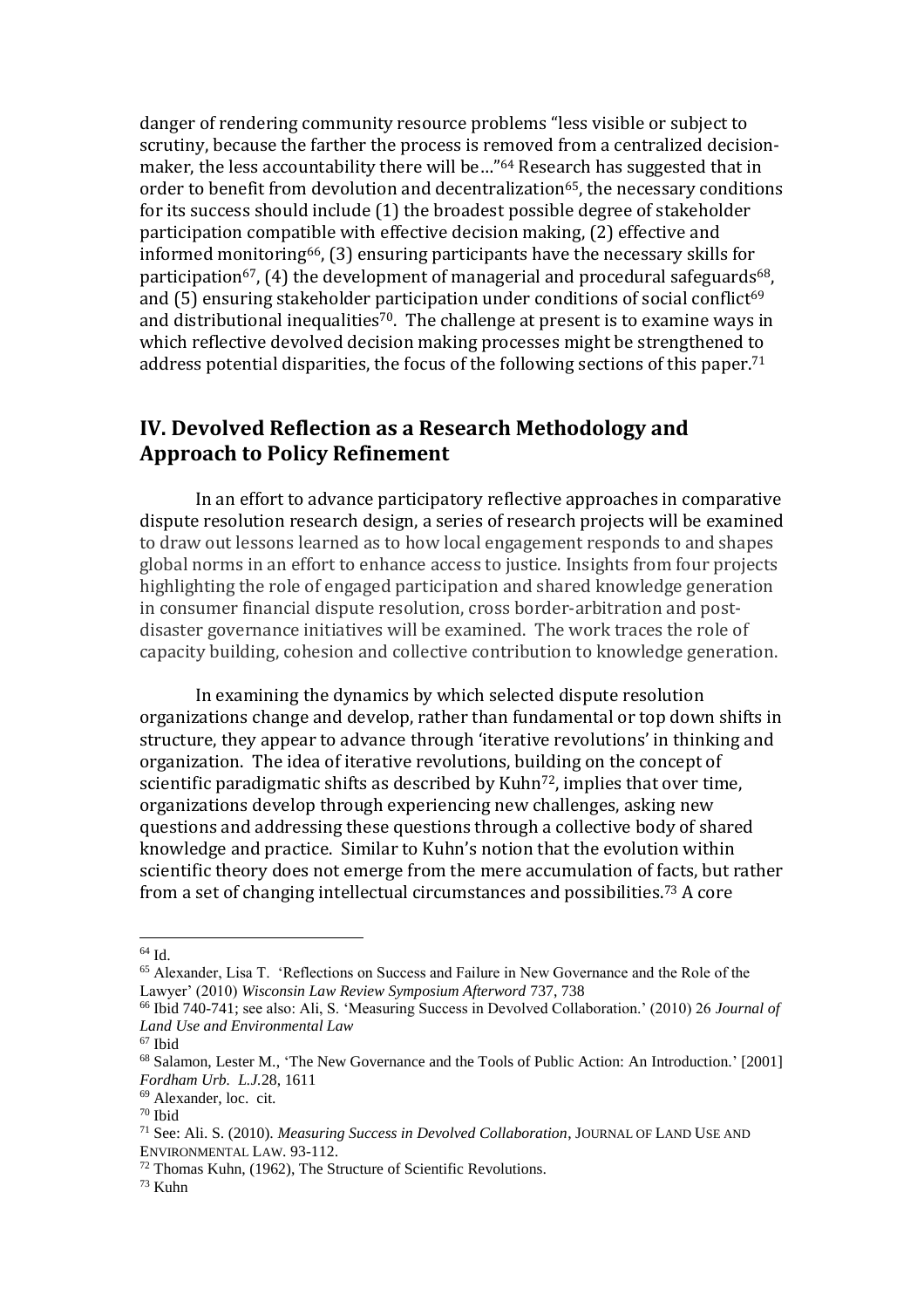element of this process requires exploring alternatives to 'long-held, obviousseeming assumptions' through asking questions and reflecting on experience. In contrast to the traditional scientific model in which a lone scientists engages in paradigm challenging experiments, this process implies the collective work of groups, organizations and communities engaged in a joint exploration of knowledge.

#### *Engaging in Reflective Process as Scholars, Users, and Practitioners: 4 Case Studies*

At present, existing literature provides useful insights into efforts at establishing reflective spaces within existing ADR organizations. For example in Nancy Welsh's article on Magistrate Judges, Settlement and Procedural Justice, she examines emerging opportunities for feedback and self-reflection amongst mediation administrators in an effort to improve overall quality and procedural fairness in mediation.<sup>74</sup>

In addition to policy reflection within court settings, reflective research approaches have been used to advance understanding of how comparative systems of ADR function and advance in diverse contexts. The following will highlight four dispute resolution research projects that have employed a process of devolved reflective engagement with practitioners working in institutions involved in the arbitration of cross-border disputes, consumer financial grievance mechanisms, post-disaster humanitarian aid and court mediation reform and development.

What unites each of these projects is a concern with the development of comparative reflective spaces to address what has been working well, challenges and suggestions for improvement in the context of diverse cultural and social environments. The core impetus for this approach is the notion that "the realization of justice is dependent upon universal participation and action among all members and agencies of society…"<sup>75</sup> The aim is to create spaces where a growing number of individuals and practitioners can share insights that contribute to the ongoing improvement, refinement and progress of dispute resolution institutions.

Within this reflective approach, an interdisciplinary and values based inquiry is employed which appreciates the role of "values and ideals in the world [as being] central to social understanding"76 and recognizes "the contributions that social inquiry can make to human well- being."77 Such an approach envisions that "what we draw upon intellectually match the character and complexity of what we are trying to understand."<sup>78</sup> Such an approach begins with

<sup>74</sup> See: Welsh, Nancy, *Magistrate Judges, Settlement, and Procedural Justice*, 16 Nev. L.J. 983  $(2015-2016).$ <sup>75</sup> Babai Interna

Bahai International community, Prosperity of Humankind

<sup>76</sup> Martin Krygier , forward to Philip Selznick (2008), *A Humanist Science: Values and Ideals in Social Inquiry*, Stanford University Press.

<sup>77</sup> Philip Selznick (2008), *A Humanist Science: Values and Ideals in Social Inquiry*, Stanford University Press

<sup>78</sup> Martin Krygier , forward to Philip Selznick (2008), *A Humanist Science: Values and Ideals in Social Inquiry*, Stanford University Press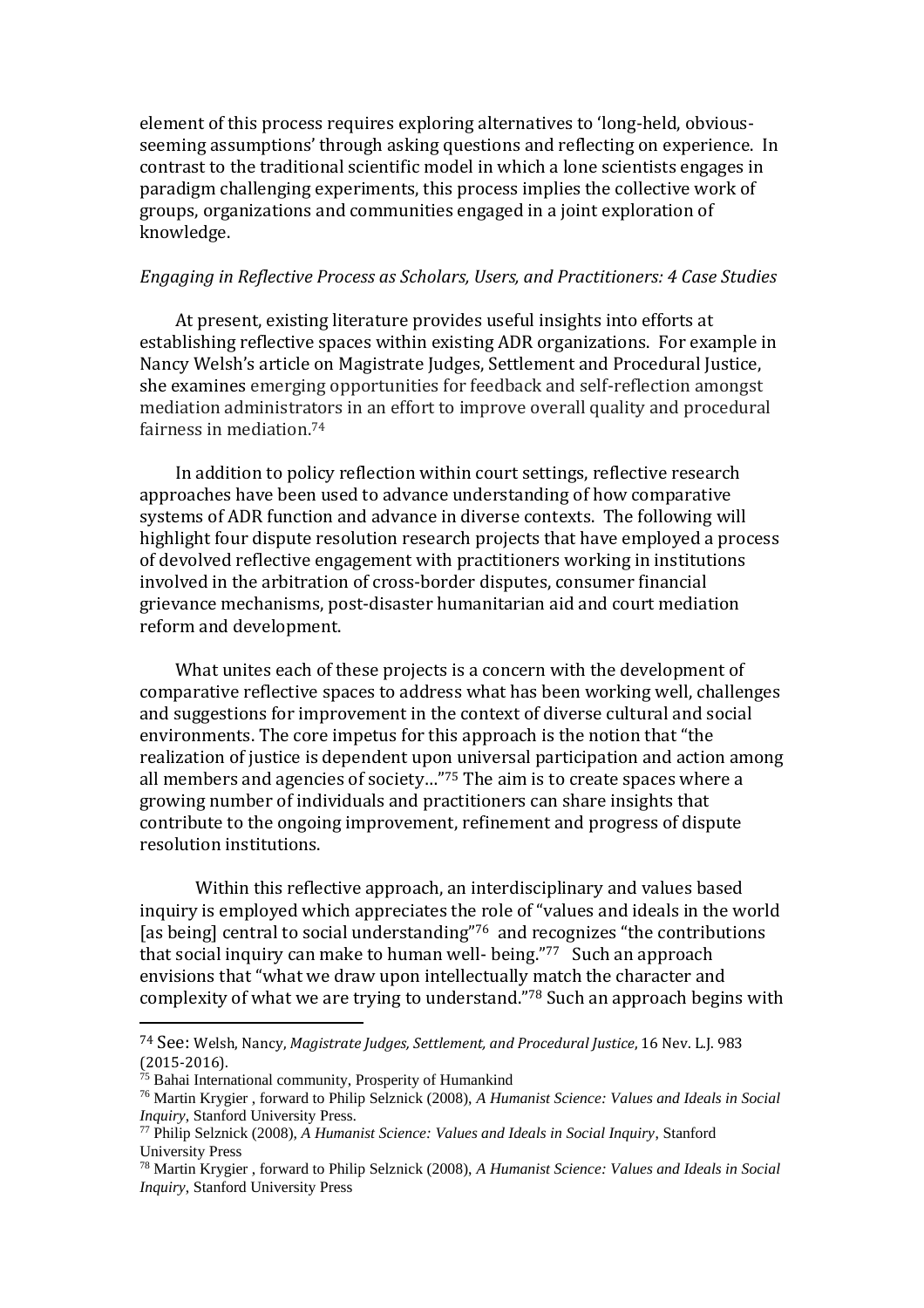an "identification of the values at stake in particular social processes, practices and institutions; clarification of the nature of these values' understanding of what endangers them; and exploration of the conditions in which they might thrive."79 By examining what has been working in advanced organizations, it is possible to synthesize "more than a collection of case studies" but examine "patterns and commonalities that point to a coherent new model."80

In general, this research approach builds upon a mixed methodology that involves a combination of survey work and comparative case studies. Each of the four studies will examine: 1) the key approaches to reflective engagement employed; 2) relevant insights and 3) limitations examined in more detail below.

## *I. Arbitration of Cross Border Disputes*

Building on the observation that "for none is self-sufficiency any longer possible, inasmuch as political ties unite all peoples and nations, and the bonds of trade and industry, of agriculture and education, are being strengthened every day"<sup>81</sup> the first project, *Resolving Disputes in the Asia Pacific Region: International Arbitration and Mediation in East Asia and the West*, sought to examine how diverse cultures approach the resolution of conflict in the context of the integration of global markets.<sup>82</sup>

### Approach to Reflective Engagement

This project sought to apply a framework of reflective engagment by: 1) widening the base of suvey participants to reflect the diversity of the international arbitration community and 2) engaging diverse practitioners in conversations regarding survey design and interpretation. Insights from reflection were synthesized into concrete observations regarding areas of advancement, challenge and suggestions for improving the system of cross border arbitration.

First, in extending much of the existing western-focused research on international arbitration as practiced in Europe and North America, this project sought to provide empirical understanding of the attitudes and perceptions of over 115 arbitrators, judges, lawyers and members of the rapidly expanding arbitration community in China, Hong Kong, Korea, Japan, Singapore, and Malaysia alongside counterparts in North America and Europe. The project covered both international commercial arbitration and mediation, providing an

<sup>79</sup> Ibid.

<sup>80</sup> Frederic Laloux, (2014) *Reinventing Organizations: A Guide to Creating Organizations Inspired by the Next Stage of Human Consciousness*, Nelson Parker, p. 4. <sup>81</sup> Abdu'l-Baha

<sup>&</sup>lt;sup>82</sup> For full discussion, see: Ali, S. (2010; 2012 reprint). RESOLVING DISPUTES IN THE ASIA PACIFIC: INTERNATIONAL MEDIATION AND ARBITRATION IN EAST ASIA AND THE WEST (Routledge). v-xiv. 1- 146.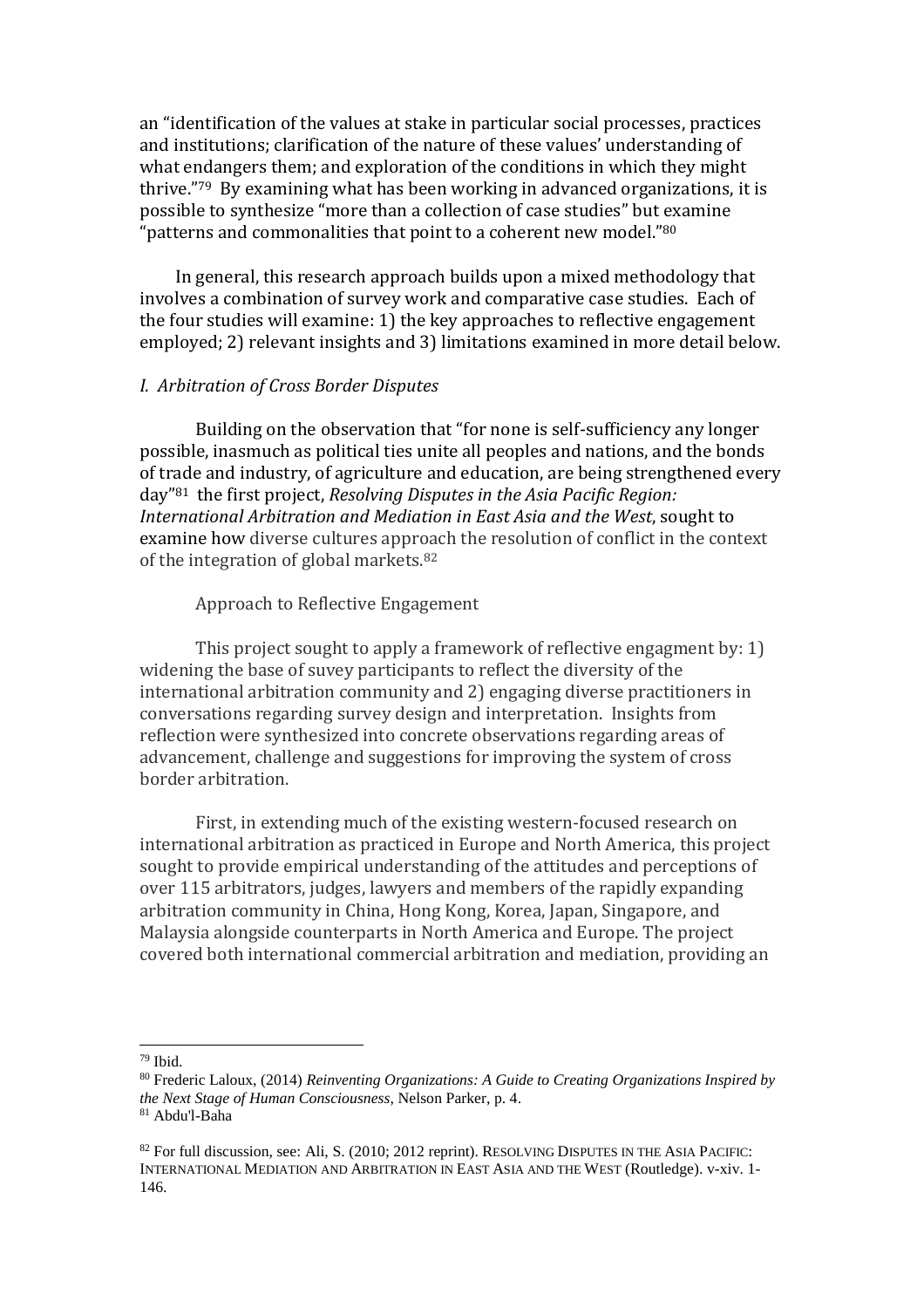empirical analysis of how both types of dispute resolution are conducted in the East Asian context. 83

Second, a principal orientation of the research project focused on participation from those immediately and substantially affected by the potential outcome of the research. Participants were given a voice in framing and reframing the interview question under study, a voice in selecting the means of answering the question defined by the research, and a voice in determining the criteria to decide whether the question has been validly answered.84 Likewise, the research drew on the model of "social science as public philosophy" described by Robert Bellah which "accepts the cannons of critical disciplined research" but at the same time "does not imagine that such research exits in a vacuum or can be 'value free."85 In this light, the research placed special attention on examining the underlying values that inform contemporary processes of dispute-resolution in diverse regions. <sup>86</sup> This approach drew on recent insights in the field of socio-legal studies regarding the growing need for legal study to be underpinned by theorizing that treats generalizations across legal families, traditions, cultures, and orders as problematic, $87$  as well as the need to examine those underlying universal norms that guide dispute-resolution processes<sup>88</sup>.

Insights from Reflection

 $\overline{a}$ 

The results of the 115 person survey and 64 follow up interviews highlight the importance of two major factors at work in the field of international arbitration: global convergence and informed diversity.<sup>89</sup> The major finding of the research was that due to the relatively flexible nature of the United Nations model law structure of international arbitration which allows countries to gradually and selectively adopt particular provisions of the model law, a relatively high degree of substantive legal uniformity in arbitration rules (convergence) can coexist and be enriched by procedural variation in settlement

Butterworths, 2000; and Twining, William, "Have Concepts, Will Travel: Analytical Jurisprudence in a Global Context," International Journal of Law in Context. Vol. 1. No. 1, March 2005.

<sup>83</sup> For full discussion, see: Ali, S. (2010; 2012 reprint). RESOLVING DISPUTES IN THE ASIA PACIFIC: INTERNATIONAL MEDIATION AND ARBITRATION IN EAST ASIA AND THE WEST (Routledge). v-xiv. 1- 146.

<sup>84</sup> Rhett Diessner, "Action Research" in *Converging Realities*, 1:1 (Switzerland: Landegg Academy, 2000).

<sup>85</sup> Robert N. Bellah, et al. 1985. *Habits of the Heart: Individualism and Collectivism in American Life*. New York: Harper and Row.

<sup>86</sup> For full discussion, see: Ali, S. (2010; 2012 reprint). RESOLVING DISPUTES IN THE ASIA PACIFIC: INTERNATIONAL MEDIATION AND ARBITRATION IN EAST ASIA AND THE WEST (Routledge). v-xiv. 1- 146.

<sup>87</sup> See: William Twining, *Globalization and Legal Theory*, Law in Context, London:

<sup>88</sup> See: Selznick, Philip. Law an*d Society in Transition: Toward Responsive Law. 1st* ed. New Brunswick: Transaction Publishers, 1978; and Selznick, Philip. *The Moral Commonwealth: Social Theory and the Promise of Community*, Berkeley, University of California Press, 1992.

<sup>89</sup> See also: Anne Marie Slaughter, *A New World Order* (Princeton, Princeton University Press, 2004).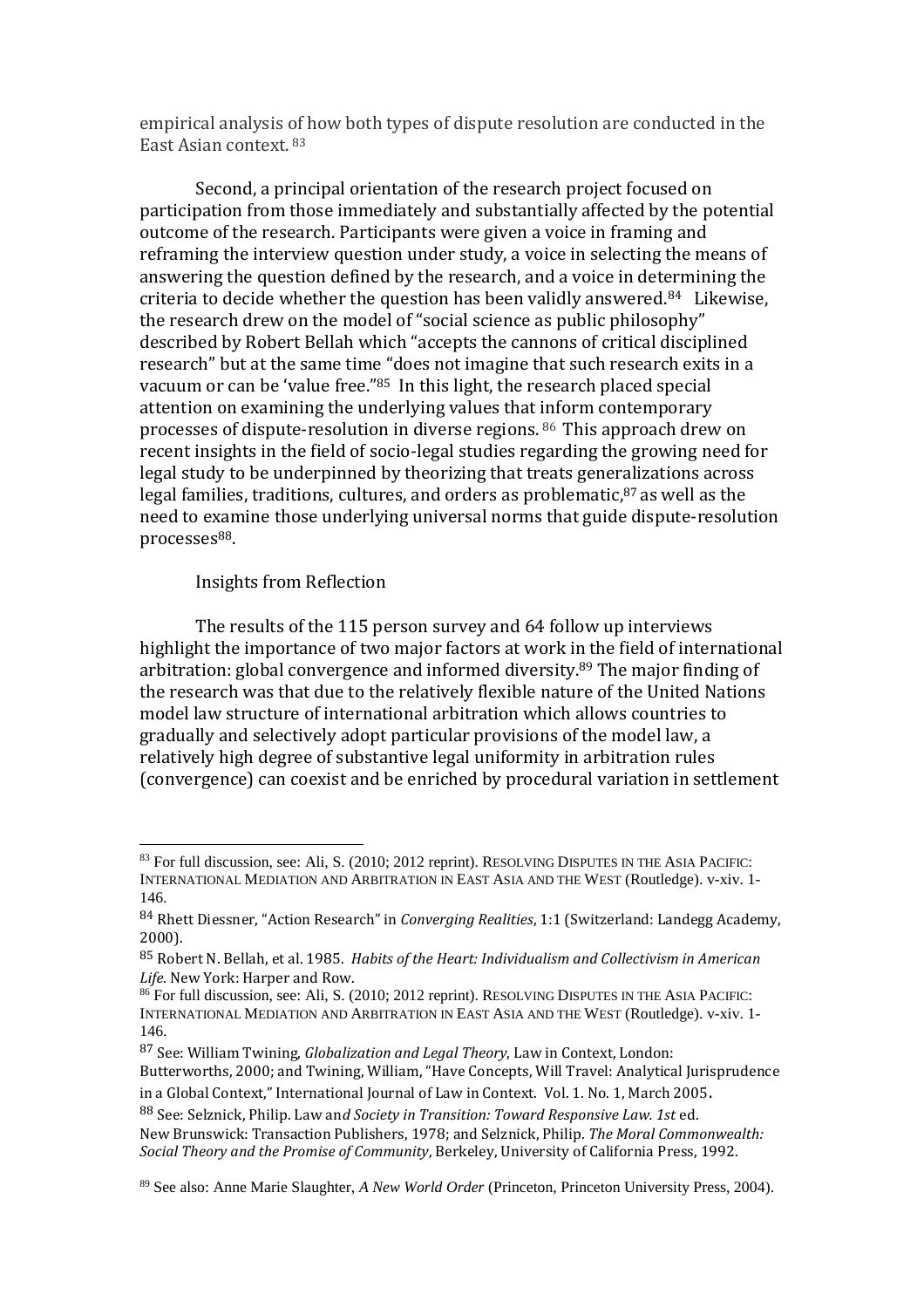processes and techniques (diversity) across regions. <sup>90</sup> At the same time, based on the norm of "global deliberative equality" and the basic moral precept that "our species is one, and each of the individuals who compose it is entitled to equal moral consideration,"<sup>91</sup> the enriching influence of regional diversity enhances the range of arbitral technique and enables the global examination of best practices from a wide range of experiences. Regional distinctions are reflected in varying arbitrator perceptions regarding the arbitrators' role in settlement, whether settlement is regarded as a goal in arbitration and the types of efforts made during the course of arbitration to settle disputes. For example, the survey found a greater openness to exploring settlement options and a greater degree of support for arbitrator-initiated settlement discussions among practitioners working in East Asia. Such diverse experiences are understood as not static but fluid, as a set of learned institutional and ideological expressions based on shared norms and beliefs about the world.<sup>92</sup>

Drawing on 64 open-ended interviews and follow up field work, practitioner insights focused on what international arbitration practitioners can do to assist in improving the practice of international arbitration in a cross cultural context. Such insights include the need for greater cross-cultural training of arbitrators, multi-disciplinary and multi-cultural panels, bilingual arbitrators, widening the pool of arbitrators from diverse countries, to greater transparency and strengthening of local arbitration tribunals, and finally greater training of counsel and arbitrators as to the uses and timing of mediation. In addition, nearly all arbitrators interviewed felt that extensive adversarial practices in arbitration were not advantageous or beneficial to the parties or practice in general.

## Limitations

While the study sought to extend existing understanding of international arbitration practice in diverse regions by extending the survey pool to international arbitrators working in East Asia, a key limitation of the study was its bifurcated presentation of perspectives of practitioners working in two distinct regional groupings. While an effort was made to address this limitation by focusing on arbitrator's "region of practice" rather than "nationality" (including individuals from multiple jurisdictions working in a given region of practice) yet, cross-jurisdictional studies inherently involve categorization that may more fruitfully be presented as regional insights rather than a distillation of comparative statistics in an inherently interconnected global community.

#### *II. Consumer Financial Dispute Resolution*

<sup>&</sup>lt;sup>90</sup> For full discussion, see: Ali, S. (2010; 2012 reprint). RESOLVING DISPUTES IN THE ASIA PACIFIC: INTERNATIONAL MEDIATION AND ARBITRATION IN EAST ASIA AND THE WEST (Routledge). v-xiv. 1- 146.

<sup>91</sup> Ibid, p. 245

<sup>&</sup>lt;sup>92</sup> Michael Karlberg, Beyond the Culture of Contest: From Adversarialism to Mutualism in an Age of Interdependence, George Ronald Publishers Ltd., Oxford. 2004.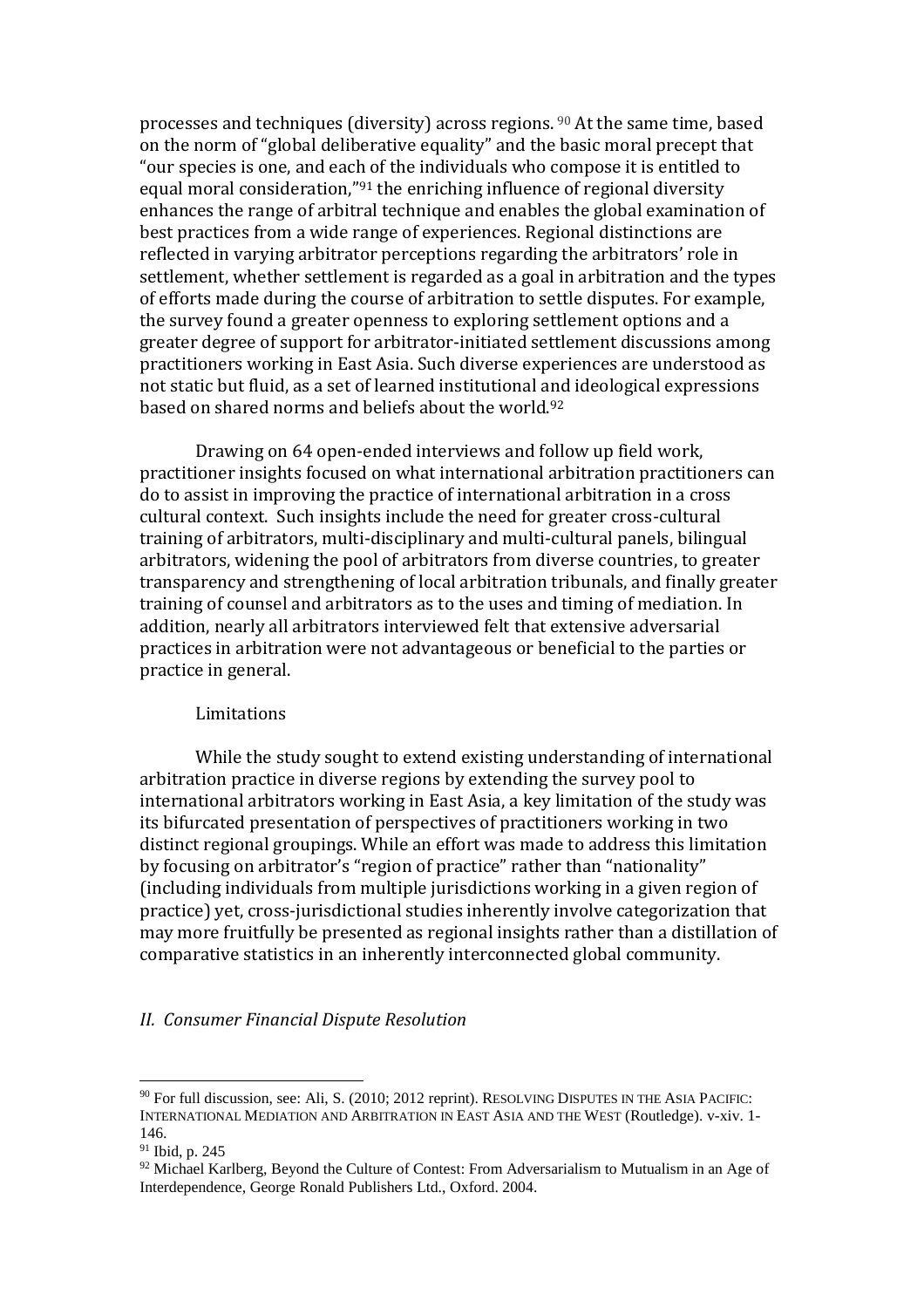Situated in the immediate aftermath of the 2008 Financial Crisis, this project sought to examine how governments and self-regulatory organizations design and administer financial dispute resolution mechanisms in the context of increasingly turbulent financial markets.<sup>93</sup> *Consumer Financial Dispute Resolution in a Comparative Context* presented comparative research about the development and design of grievance mechanisms in East Asia, North America and Europe. Drawing on insights from a multi-jurisdictional survey, the project examined the emergence of global principles that influence the design of financial dispute resolution models, considered structural variations between the ombuds and arbitration systems and synthesized practitioner insights based on the objective of enhancing capacities that enable institutions to "respond creatively to challenges… [through] …the ability to…uphold standards of fairness and equity."<sup>94</sup>

#### Approach to Reflective Engagement

This project sought to apply a framework of reflective engagment by: 1) identifying relevant globally accepted principles and standards pertinent to addressing consumer financial disputes; 2) drawing on selected principles to serve as a lense by which to analyze processes that give rise to the development of accessible, efficient and equitable financial ombuds and arbitration systems in seven jurisdictions; and 3) engage practitioners in conversations about achievements, challenges and lessons learned in the resolution of consumer financial disputes.

First, drawing on an exploration of the development of global principles that influence to varying degrees the design of consumer financial dispute resolution systems in diverse societies, emerging standards were synthesized from the Equator Principles, the Basel Accords, the UN Millenium Development Goals and general Rule of Law principles, including the need for accessible grievance mechanisms, financial dispute prevention through transparent risk disclosure and risk mitigation, impartiality, equity, accountability and fairness. 95

Second, the project drew on these selected global principles to serve as a lense by which to analyze processes and structures that gave rise to the development of accessible, efficient and equitable financial ombuds and arbitration systems in seven jurisdictions. It examined comparative institutional dispute resolution structures and results in selected financial centres in East Asia, North America and Europe in order to glean best practices. Through comparison among corresponding financial dispute resolution centres in seven jurisdictions, the aim of the research was to understand how these jurisdictions

<sup>93</sup> For full discussion, see: Ali, S. (2013). CONSUMER FINANCIAL DISPUTE RESOLUTION IN A COMPARATIVE CONTEXT: PRINCIPLES, SYSTEMS AND PRACTICE (Cambridge University Press) vii-xiv, 1-267.

<sup>94</sup> (BIC, 2001 May, Integrity in Public Institutions)

<sup>&</sup>lt;sup>95</sup> For full discussion, see: Ali, S. (2013). CONSUMER FINANCIAL DISPUTE RESOLUTION IN A COMPARATIVE CONTEXT: PRINCIPLES, SYSTEMS AND PRACTICE (Cambridge University Press) vii-xiv, 1-267.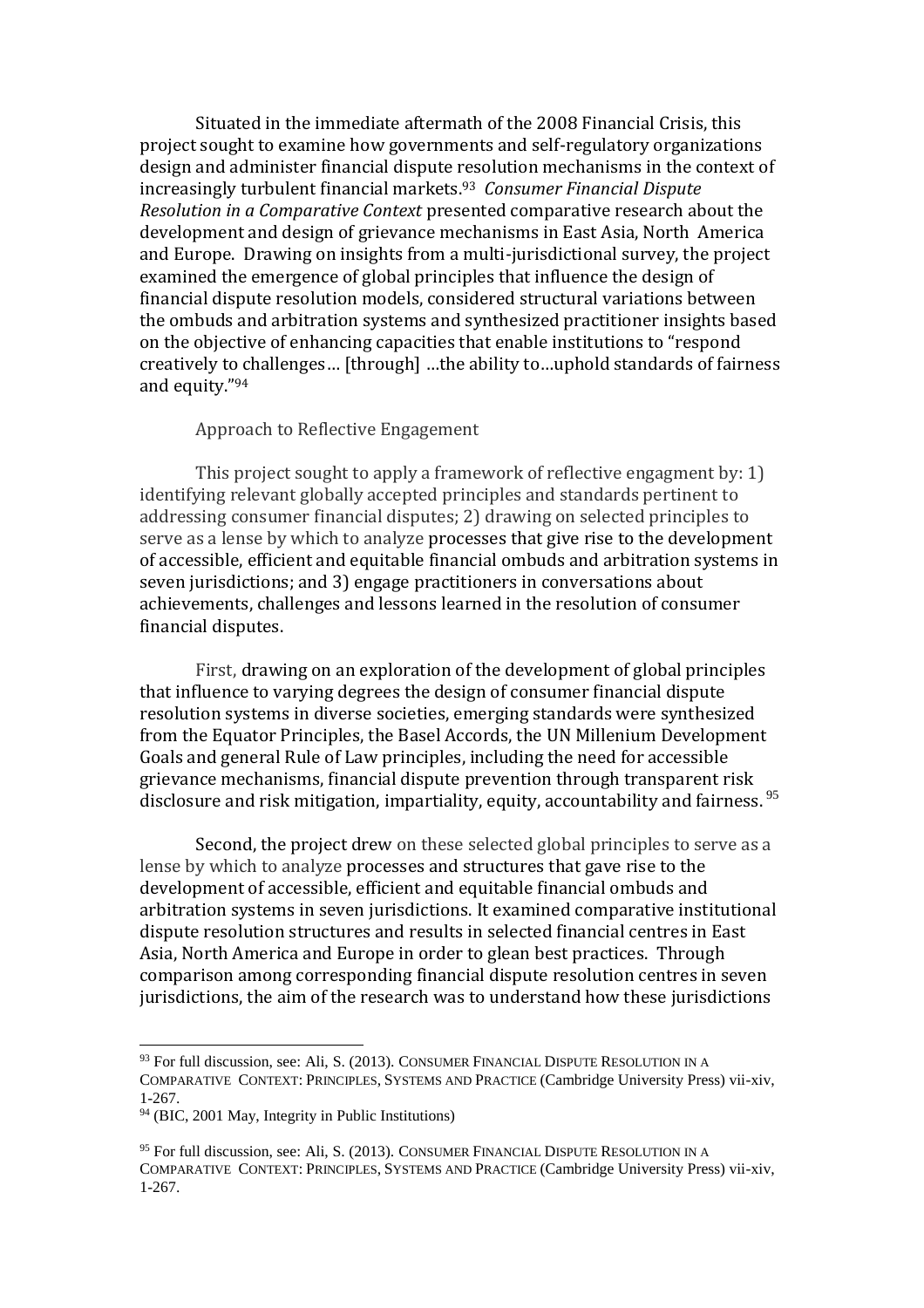addressed consumer complaints through unique structures of financial dispute resolution including ombuds, arbitration and multi-tier processes. <sup>96</sup>

Third, drawing on relevant global principles to assess how arbitrators and ombuds viewed the benefits of particular methods of consumer financial dispute resolution alongside challenges and suggestions for improvement, a survey was conducted between the Fall of 2011 and the Summer of 2012. Nearly 100 survey questionnaires were distributed to practitioners throughout the world. A total of 48 arbitrators and ombuds people from East Asia, North America, Europe, the Middle East and Africa responded. The participants represented experienced practitioners, members of government regulatory ombuds services and private arbitration commissions. The majority of those surveyed (44 per cent) had worked for institutions involved in consumer financial dispute resolution for more than four years. <sup>97</sup>

Insights from Reflection

 $\overline{a}$ 

The question of how systems of consumer financial dispute resolution can be designed in diverse contexts to effectively and fairly administer the resolution of financial disputes, how such centres can draw on emerging global principles of accessibility, efficiency, impartiality and fairness and how such centres might consequently contribute to the health of the broader economic environment engages with scholarship in the law and development field, studies in dispute system design and work examining the impact of globalisation on international legal practice. In particular, insights from socio-legal dispute processing literature has long investigated how mechanisms can be developed to limit the effect of the power/knowledge gap of 'repeat players' in institutional dispute resolution settings through appropriate regulations and policies. Previous studies in respect of litigation process tend to suggest that 'haves' (i.e. large businesses, financially well endowed organizations) tend to fare better in courts than 'have nots'.98 Therefore attention to procedural safeguards aimed at addressing structural inequities in the design and development of such systems is necessary if such disputes are to be effectively addressed. <sup>99</sup>

The results of the comparative cross-jurisdictional analysis of consumer financial dispute resolution centres in seven jurisdictions shed light on the underlying structural design, policy orientation, complaint procedures, financing and oversight of financial dispute resolution centres as established in diverse regions. The findings indicated that such centres in general offer a flexible and

<sup>96</sup> For full discussion, see: Ali, S. (2013). CONSUMER FINANCIAL DISPUTE RESOLUTION IN A COMPARATIVE CONTEXT: PRINCIPLES, SYSTEMS AND PRACTICE (Cambridge University Press) vii-xiv, 1-267.

 $97$  For full discussion, see: Ali, S. (2013). CONSUMER FINANCIAL DISPUTE RESOLUTION IN A COMPARATIVE CONTEXT: PRINCIPLES, SYSTEMS AND PRACTICE (Cambridge University Press) vii-xiv, 1-267.

<sup>98</sup> See: M. Galanter, 'Why the Haves Come out Ahead: Speculations on The Limits of Legal Change', *Law and Society Review*, 9(1) (1974), pp. 95–160.

<sup>&</sup>lt;sup>99</sup> For full discussion, see: Ali, S. (2013). CONSUMER FINANCIAL DISPUTE RESOLUTION IN A COMPARATIVE CONTEXT: PRINCIPLES, SYSTEMS AND PRACTICE (Cambridge University Press) vii-xiv, 1-267.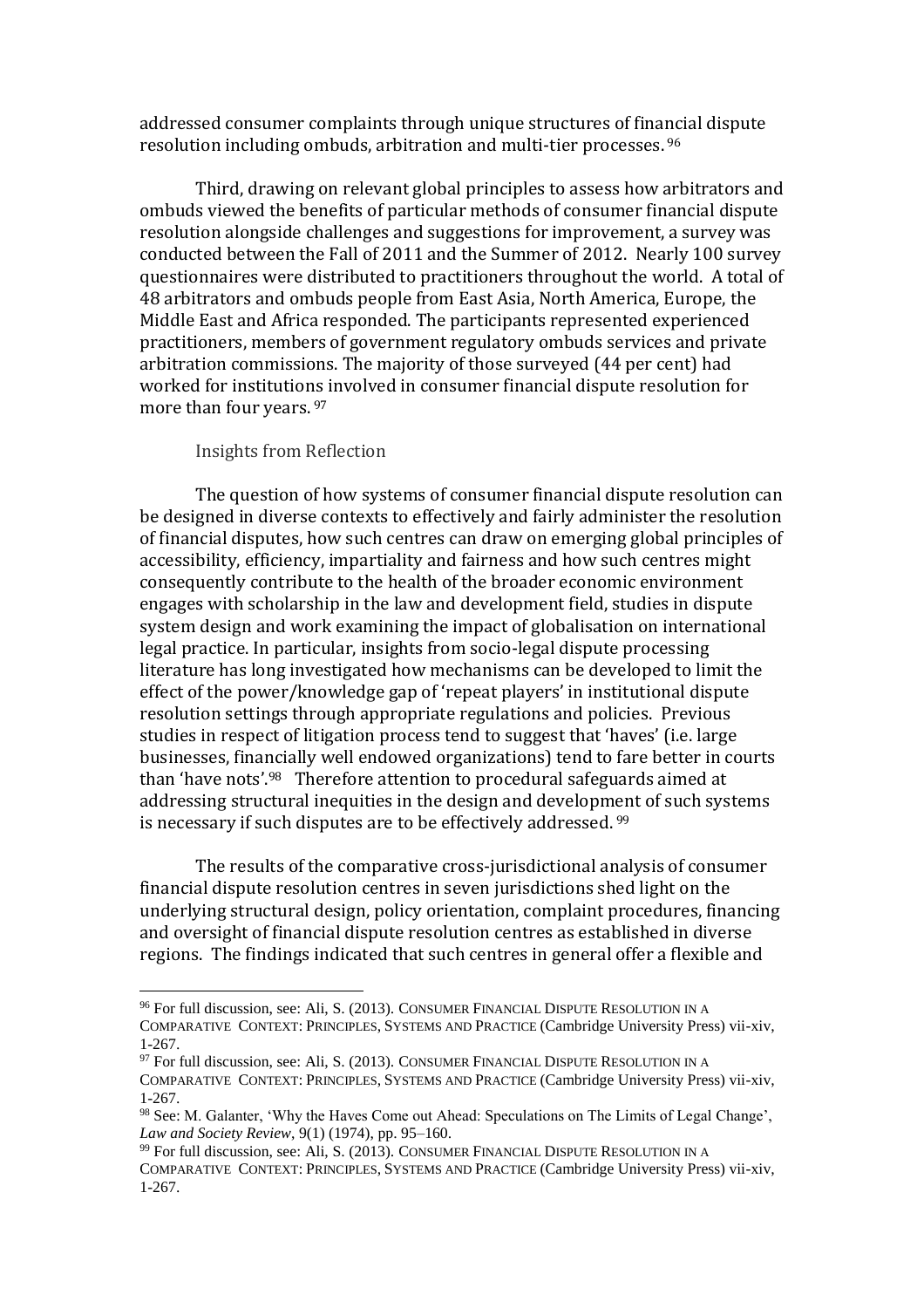relatively fast way to resolve financial disputes, but are not without their challenges. Such challenges include the potential for mismatch between regulatory consistency and individualised case handling.<sup>100</sup> Determining how best to overcome such challenges while addressing a growing number of financerelated disputes are pressing questions facing governments, legislatures and aggrieved citizens. <sup>101</sup>

The survey results found that practitioners of consumer financial dispute resolution viewed ombuds processes as particularly useful in providing an independent and accessible review service for financial customers. At the same time the service also helped to identify areas of systematic risk that could inform regulatory reform of banking institutions. <sup>102</sup> Perhaps as a result of such benefits, the use of ombuds processes has been increasing in recent years. At the same time, practitioners acknowledged areas for continued improvement including the need for greater public education<sup>103</sup> and oversight and quality assurance of ombuds processes.<sup>104</sup>

Arbitration practitioners likewise viewed the benefits of arbitration services in consumer financial disputes as providing disputants with technical expertise 'where the parties are not arguing over the law, but application of financial/accounting principles.' <sup>105</sup> Among the challenges include 'proof issues, imbalance of power and information, lack of full discovery options/rights.'<sup>106</sup> Concerns about such disparities were echoed by participants who noted the prevalence of perceptions that 'large institutions have "repeat-user" advantage.'107 Practitioners noted suggestions for improvement included the need for '[g]ood program design [including] exit evaluations [and] grievance processes to allow parties to file complaints against neutrals who do not perform well' and provision of information regarding relevant standards and rules in order to ensure fairness and confidence in the process. In addition, 'a code of ethics for neutrals' was suggested along with support for 'procedural due process.'<sup>108</sup>

#### Limitations

 $\overline{a}$ 

The project's global, principle based perspective was helpful in identifying relevant achievements and gaps in existing practice. At the same time, the small sample size of the survey pool (n=48) limit the generalizability of the findings.

<sup>100</sup> See Arner, Hsu and Da Roza, 'Financial Regulation in Hong Kong: Time for a Change', *As. J.C.L*., 5 (2010), pp. 71–114.

<sup>&</sup>lt;sup>101</sup> For full discussion, see: Ali, S. (2013). CONSUMER FINANCIAL DISPUTE RESOLUTION IN A COMPARATIVE CONTEXT: PRINCIPLES, SYSTEMS AND PRACTICE (Cambridge University Press) vii-xiv, 1-267.

<sup>102</sup> Survey No. 1 (July 2011–March 2012).

<sup>103</sup> Survey No. 1 (July 2011–March 2012).

<sup>104</sup> Survey No. 4 (July 2011–March 2012).

<sup>105</sup> Survey No. 8 (July 2011–March 2012).

<sup>106</sup> Survey No. 10 (July 2011–March 2012).

<sup>107</sup> Survey No. 14 (July 2011–March 2012).

<sup>108</sup> Survey No. 10 (July 2011–March 2012).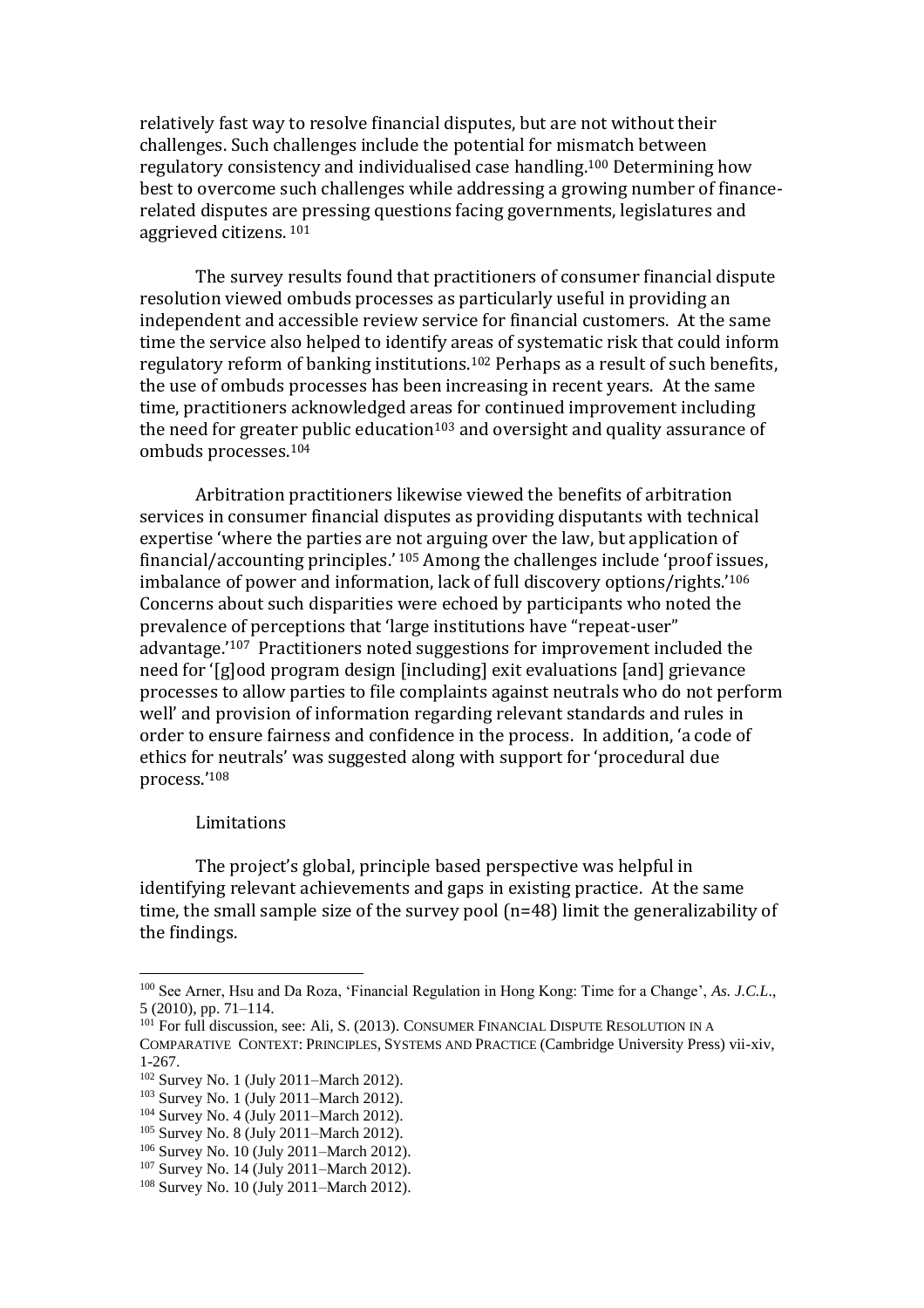#### *Post Disaster Governance*

The project, *Governing Disasters: Engaging Local Populations in Humanitarian Relief*109, examined lessons learned at the international, state and public/private levels in the realm of local engagement in post disaster response.

## Approach to Reflective Engagement

This project sought to apply a framework of reflective engagment by: 1) applying existing insights regarding effective community engagement to analyze six case studies of post-disaster governance experiences in Haiti, Indonesia, Japan, Myanmar, Thailand, and New Orleans on international, state and public/private collaboration; and 2) engaging 69 humanitarian aid and disaster response practitioners from 18 countries and regions in order to understand the dynamics, challenges and lessons learned in a global decentralized yet coordinated process of post-disaster humanitarian assistance. 110

## Insights from Reflection

The project<sup>111</sup> affirmed that the key to the efficacy of post-disaster recovery is the primacy given to local actors in the management, direction and design of relief programs. Where local partnership and knowledge generation and application is ongoing, cohesive, meaningful and inclusive, disaster relief efforts are more targeted, cost-effective, efficient and timely. <sup>112</sup> Specifically, the survey found a statistically significant correlation between the level of community engagement and perceived effectiveness of response.113 In particular, where engagement is robust, relief efforts are perceived to be more effective than in situations where engagement is weak. <sup>114</sup> Reflecting this growing consensus, legal instruments adopted by states, and self-regulatory mechanisms demonstrate a progressive codification of an obligation to ensure local participation in relief. Global and country level cluster organization based on the concept of "experimentalist governance" (ie. provision of greater discretion to local actors) consisting of a 'supervisory authority in a

<sup>109</sup> Ibid.

<sup>110</sup> For complete discussion, see: Ali, S. (2016). GOVERNING DISASTERS: ENGAGING LOCAL POPULATIONS IN HUMANITARIAN RELIEF (Cambridge University Press), vii-xix, 1-321  $111$  Ibid.

<sup>112</sup> For complete discussion, see: Ali, S. (2016). GOVERNING DISASTERS: ENGAGING LOCAL POPULATIONS IN HUMANITARIAN RELIEF (Cambridge University Press), vii-xix, 1-321

<sup>113</sup> For additional discussion, see: Ali, S. "Toward Peer Presence in Post-Disaster Governance: An Empirical Study" Hastings Journal of International and Comparative Law (2015)

<sup>&</sup>lt;sup>114</sup> The limitations of the study must be acknowledged including the fact that given "the random nature of disasters and multiplicity of players" and the small sample size (N=69) of the survey, the findings may not be regarded as generalizable, but rather aim to offer insights into the development of institutional capacities for community participation.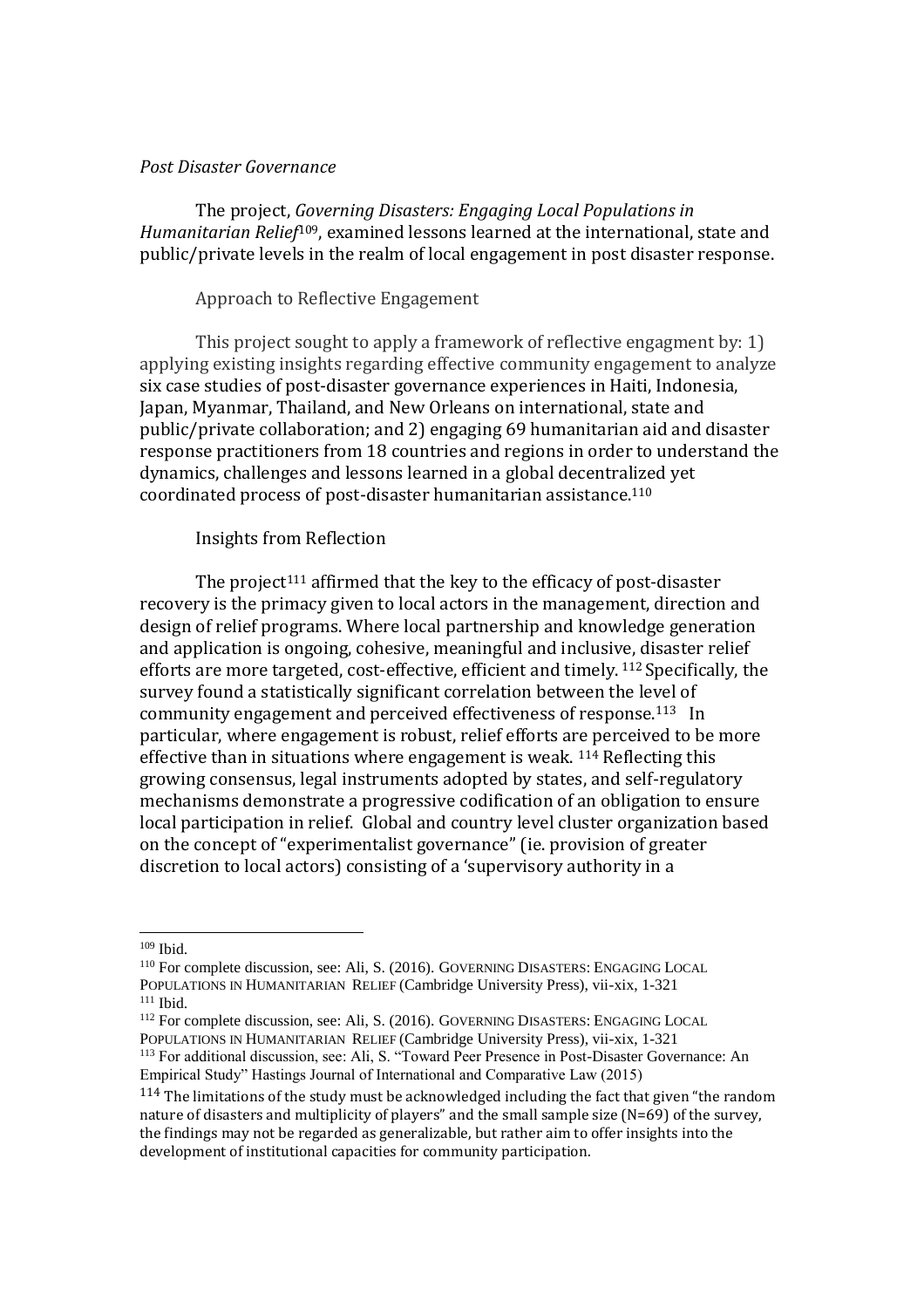decentralized system, helped to overcome tensions between coordination and autonomy. 115

In particular, relief aid workers noted that when meaningful local partnerships are formed, a number of positive outcomes result including more "effective communication"; "better long term sustainability"; "ownership in work"; "flexibility"; "partnership"; "trust"; "good relationships with the community"; and a more "culturally accepted" approach. <sup>116</sup>

A critical need exists for genuine partnership in relief efforts. The study found that very few recovery programs achieve high levels of partnership: only 7% viewed their relief program as "highly effective". The majority of survey participants viewed relief program's as "generally or somewhat effective" (61%). Among the challenges cited by relief workers included: integrating diverse viewpoints "with various worldviews and needs"; achieving unity of action and movement "in the same direction"; lack of situational awareness; corruption/unfair distribution of resources; top down policies/donor priorities and prejudice/stereotypes. In addition, in some cases, the findings demonstrated a misunderstanding of concept of 'participation.' For example, some respondents saw participation as "convincing the local public and government to [get] involved in the programs" and "getting all partners on board with response." One respondent noted that often a response is designed in a way that is "not necessarily made to meet the real problems of beneficiaries but … rather meet the will and objectives of donor regarding bilateral cooperation". <sup>117</sup>

Among the suggestions for advancing systems of post disaster governance included: "systematic decentralized decision making for response"; the "use of locally sourced goods" based on "real needs of people on the ground using local human and material resources"; "increased meaningful participation"; "integrated but decentralized approach"; "exchanging lessons learned" and "engaging local partners with their traditional response skills and knowledge."

In particular, the most advanced examples of collaborative response demonstrated that "when an effort is participatory, in the sense that it seeks to involve the people themselves in the generation and application of knowledge, as all forge together a path of progress, dualities such as 'outsider-insider' and 'knowledgeable-ignorant' quickly disappear."118 Building on an existing base of community cohesion "a consultative climate is encouraged that permits options to be examined dispassionately and appropriate courses of action selected."<sup>119</sup>

Limitations

<sup>115</sup> For complete discussion, see: Ali, S. (2016). GOVERNING DISASTERS: ENGAGING LOCAL POPULATIONS IN HUMANITARIAN RELIEF (Cambridge University Press), vii-xix, 1-321 <sup>116</sup> For complete discussion, see: Ali, S. (2016). GOVERNING DISASTERS: ENGAGING LOCAL POPULATIONS IN HUMANITARIAN RELIEF (Cambridge University Press), vii-xix, 1-321

<sup>117</sup> For complete discussion, see: Ali, S. (2016). GOVERNING DISASTERS: ENGAGING LOCAL POPULATIONS IN HUMANITARIAN RELIEF (Cambridge University Press), vii-xix, 1-321 <sup>118</sup> BIC, Statement on Social Action

<sup>119</sup> BIC, Prosperity of Humankind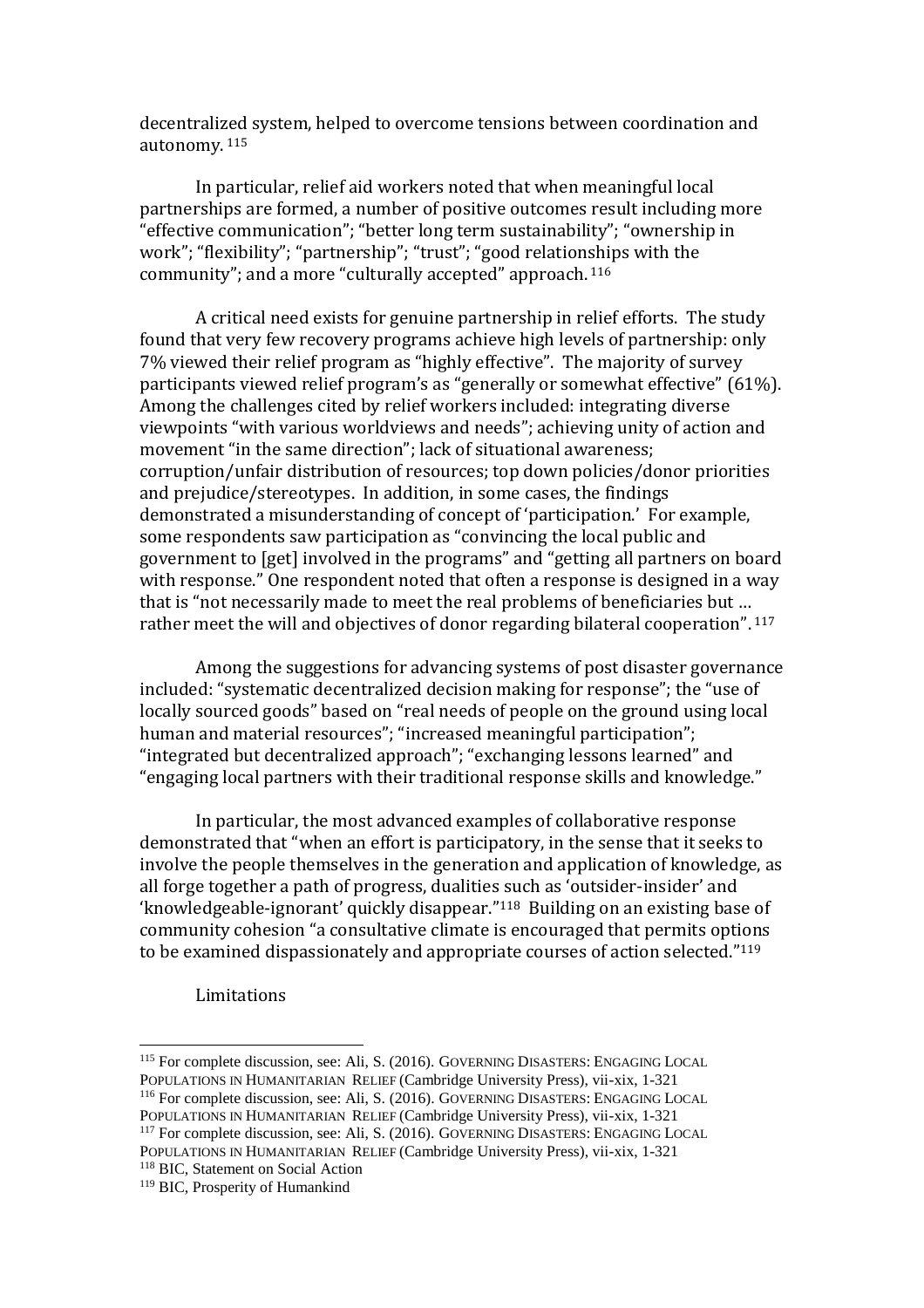Given "the random nature of disasters and multiplicity of players… comprehensive analysis [of governance efforts is generally] difficult." <sup>120</sup> In addition, the small sample size (N=69) does not permit generalizable findings. Rather, the purpose of the survey and case studies is to offer insights into how institutional capacities for community participation and engagement might be built.

## *Court Mediation Reform*

With the aspiration toward justice as a means for the expression of "dignity and equality"<sup>121</sup> , the project, *Court Mediation Reform: Efficiency, Confidence and Perceptions of Justice*, was premised on the idea that as judicial systems advance, evolving conceptions of justice are reflected in varying emphasis on the role, place and practice of mediation in civil courts.<sup>122</sup> How such programs, whether voluntary or mandatory, provide opportunities for party directed reconciliation on the one hand, while ensuring access to formal legal channels remains an area for continued exploration. Program achievements were found to largely depend on the functioning of the civil litigation system, the qualities and skill of the mediators, safeguards against bias, participant education, and cultural and institutional support. <sup>123</sup>

Approach to Reflective Engagement

This project sought to apply a framework of reflective engagment by: 1) examining institutional developments, cultural contex and outcomes of mediation programs within10 jurisdictions using governance indicators to trace developments in judicial quality, efficiency and access to courts over a five year time period; and 2) engaging 83 court mediation practitioners in conversations about the dynamics, challenges and lessons learned in the context of mandatory and voluntary court mediation programs and the impact of program type, if any, on perceptions of confidence, fairness and efficiency.. 124

Insights from Reflection

<sup>120</sup> Drabek, T.E. and McEntire, D.A., 2002. Emergent Phenomena and Mulitorganizational Coordination in Disasters: Lessons from the Research Literature. *International Journal of Emergencies and Disasters* [online], 20 (2), 197-224. Available from: [Http://ijmed.org/articles/574/download/](http://ijmed.org/articles/574/download/) [Accessed 29 October 2012].

<sup>121</sup> Abdu'l-Bahá: Paris Talks, pages 154

<sup>&</sup>lt;sup>122</sup> For complete discussion, see: Ali, S. (2018). COURT MEDIATION REFORM: EFFICIENCY, CONFIDENCE AND PERCEPTIONS OF JUSTICE (Cheltenham, UK and Northampton, Massachusetts, USA: Edward Elgar) viii-x, 1-291.

<sup>&</sup>lt;sup>123</sup> For complete discussion, see: Ali, S. (2016). GOVERNING DISASTERS: ENGAGING LOCAL POPULATIONS IN HUMANITARIAN RELIEF (Cambridge University Press), vii-xix, 1-321 <sup>124</sup> For complete discussion, see: Ali, S. (2016). GOVERNING DISASTERS: ENGAGING LOCAL

POPULATIONS IN HUMANITARIAN RELIEF (Cambridge University Press), vii-xix, 1-321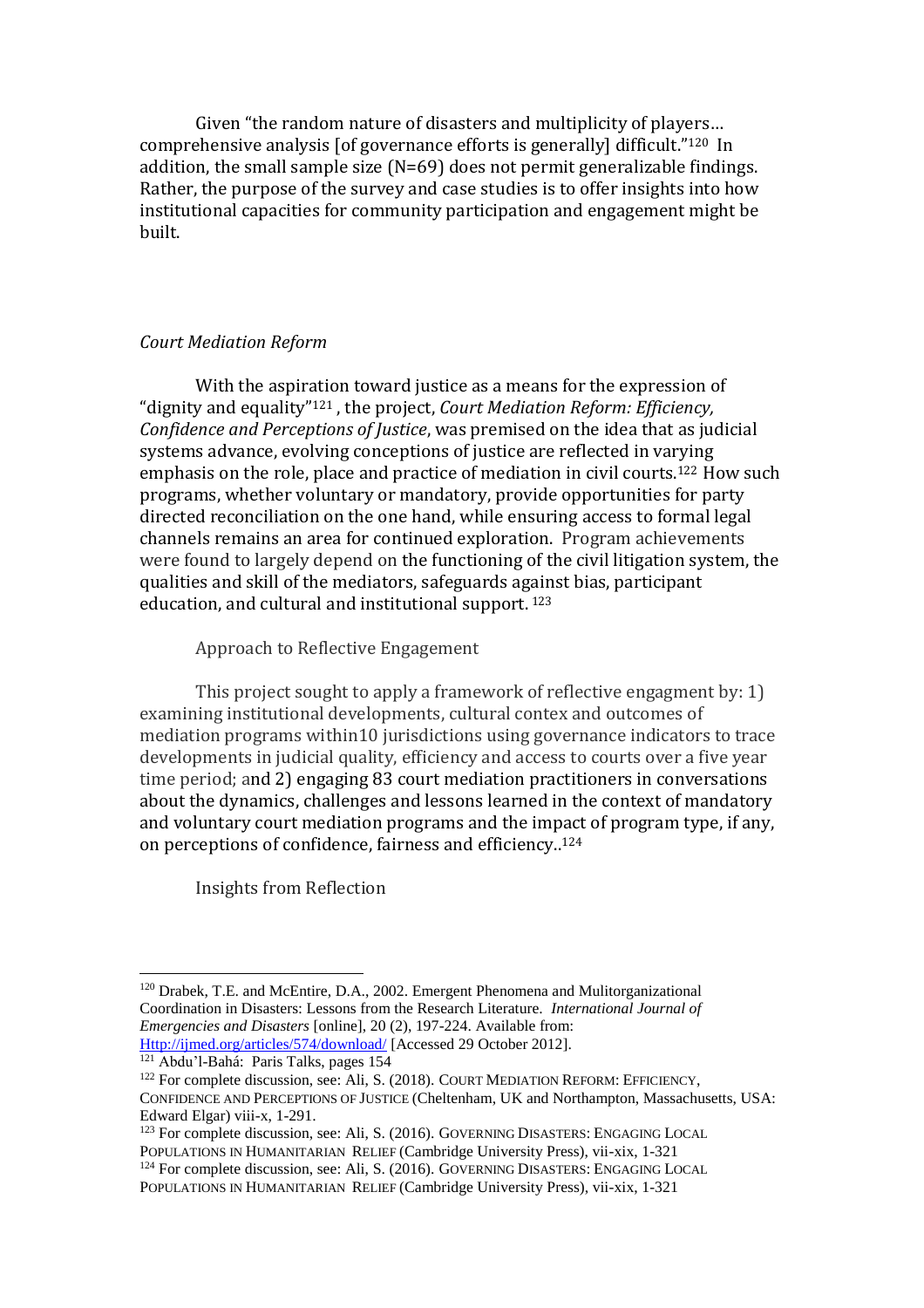Significant variation in the implementation of court mediation reforms currently exists. In some jurisdictions, mediation is mandated for particular civil case-types, whereas in others, parties are encouraged to engage in voluntary mediation with cost consequences being attached in some jurisdictions to unreasonable refusal to engage in mediation. Such programs reflect tensions between self-determination and party choice<sup>125</sup> alongside notions of collective responsibility for reducing the costs of litigation on society as a whole. Avenues toward voluntary or mandatory mediation reflect varying underlying normative conceptions of individual and collective justice. Given that "public means available for financing dispute resolution are not unlimited,"<sup>126</sup> a balancing of individual process choices and social efficiency requires careful investigation. <sup>127</sup>

The principal finding of the 10 country case studies, survey research and analysis of civil justice indicators indicate that overall, while both voluntary and mandatory mediation programs demonstrate unique programmatic strengths and are associated with positive gains in the advancement of civil justice quality over a five year period since implementation, sampled voluntary mediation program regions are associated with a slightly higher proportion of longitudinal advancement in levels of efficiency, and perceptions of justice with a nearly equal proportion of advancement in levels of confidence, and an identical proportion of voluntary and mandatory regions experiencing positive advancement in the sub-categories of impartial and effective ADR. <sup>128</sup>

With respect to advancing program quality, the survey findings provide insights into the dynamics, challenges and lessons learned from the perspective of those directly engaged in the work of administering, representing and mediating civil claims. In particular, the findings indicate that practitioners working in mandatory court mediation programs identify several key benefits including normalizing party-driven resolution, enhanced efficiency in some cases through effective case screening and contributing to relational repair, while practitioners working in voluntary programs identified the key strengths of such

<sup>126</sup> *Ibid.*

 $\overline{\phantom{a}}$ 

<sup>127</sup> For complete discussion, see: Ali, S. (2016). GOVERNING DISASTERS: ENGAGING LOCAL

POPULATIONS IN HUMANITARIAN RELIEF (Cambridge University Press), vii-xix, 1-321

- *Efficiency of Legal Framework in Settling Disputes*: This indicator appears in the Global Competitiveness Report. It measures the efficiency of the legal framework in settling disputes. Data was collected from the Executive Opinion Survey where participants rate the efficiency of the legal framework in their countries on a 1 to 7 scale. Data from the World Economic Forum was also used in generating the results
- *Accessibility and Affordability*: This indicator appears in the World Justice Project Rule of Law Index. It indicates people's awareness of available remedies and the accessibility and affordability of courts, legal advice and representation. It also examines the extent to which court procedures and costs affect the accessibility and affordability of civil justice.
- *No Unreasonable Delay:* This indicator appears in the World Justice Project Rule of Law Index. It indicates the level of delay in adjudicating disputes and general perception of delay.

<sup>&</sup>lt;sup>125</sup> Felix Steffek, and Hannes Unberath et al., Regulating Dispute Resolution – ADR and Access to Justice at the Crossroads (Hart, 2013).

 $128$  For purposes of the study, efficiency is measured through an aggregation of the following indicators: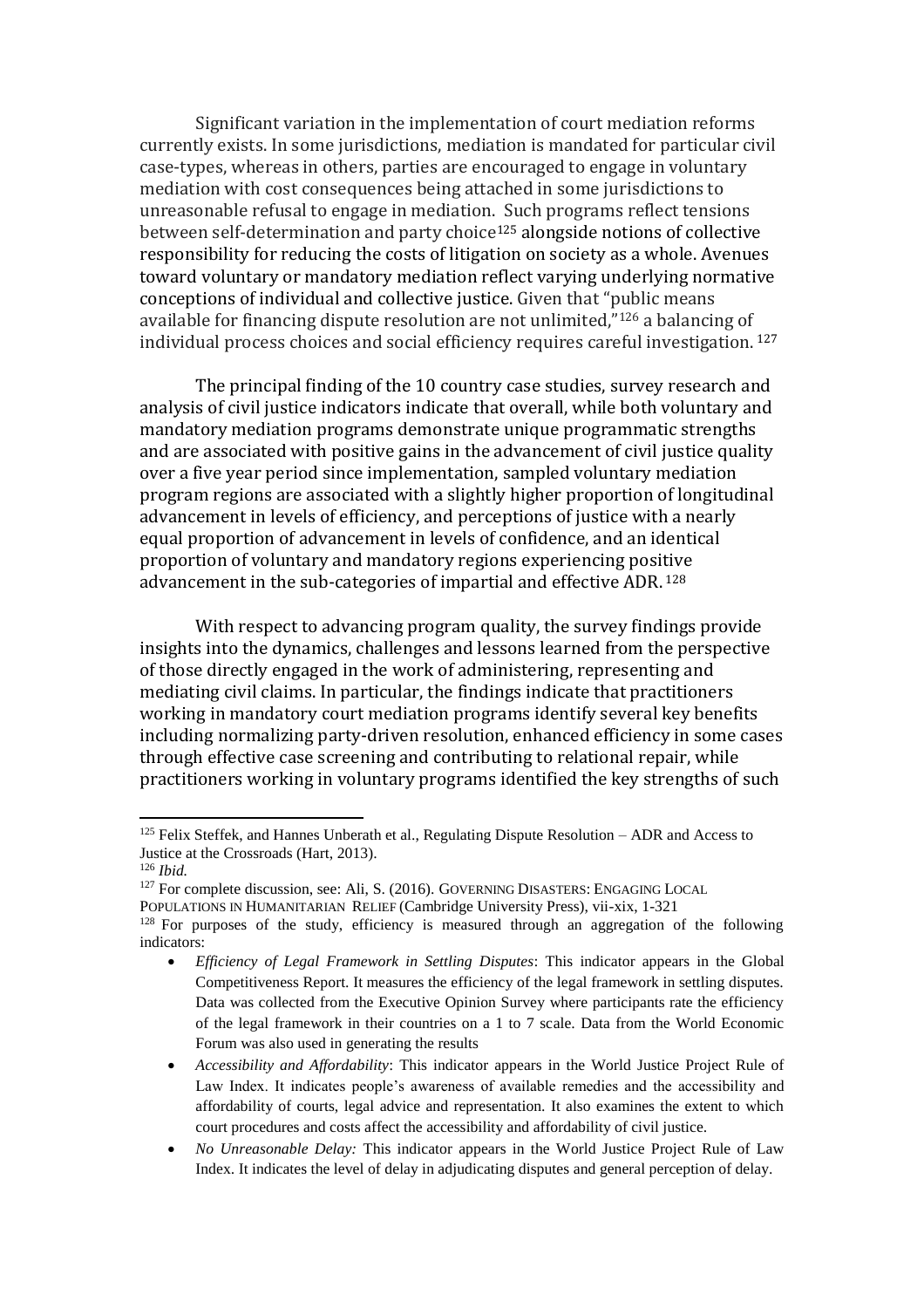programs as the encouragement of self-determined engagement. Practitioner suggestions for improving the overall court mediation process ranged from enhanced training including training in cultural sensitivity and implicit bias, public education, and greater flexibility in settlement arrangements. Practitioners also highlighted that key to improving court mediation programs was the need to overcome a number of challenges including the need for greater party understanding of the mediation process, overcoming conflicts of interest, enhancing mediator quality, developing greater capacity to manage power imbalances and resource support through on-going monitoring and evaluation.

#### Limitations

The question of voluntary or mandatory program design is highly context dependent. As noted in an earlier study of mandatory and voluntary programs, "the differences in the structure and court environments of … programs mean that each program… is unique: they cannot simply be lumped together and viewed generically."<sup>129</sup> While the study reports on the program's correlation with the same measures including efficiency, confidence and perceptions of justice, the results must be seen as reflecting the unique conditions of each particular program and "any cross-program comparisons must therefore take into account the impact of programmatic and environmental differences on these results."130 Indicator analysis, while providing useful insights, as noted by Merry, Davis and Kingsbury, are influenced by governance structures and also exert a corresponding influence on such structures in their conceptualization of problems131, also reflect inherent limitations including challenges associated with the existence of intervening and exogenous variables and therefore is supplemented by contextual case investigation of civil justice dynamics and survey data. In addition, given the small sample size of the country case studies (n=10) and survey research (n=83), lack of policy uniformity in some cases, and the fact that in some regions, elements of voluntary and mandatory systems may co-exist, the results can not be considered generalizable but rather aim at offering initial insights into the dynamics of diverse civil mediation policy approaches in the selected regions. The aim is that future studies will continue to refine and develop increasingly more accurate approaches to the analysis of such relationships.

#### *Summary*

The above projects sought to apply a framework of reflective engagment by first identifying globally accepted standards and principles as benchmarks to measure advancement; second by engaging practitioners in conversations about study design and reflection about the dynamics, challenges and lessons learned

<sup>129</sup> Anderson, Heather and Pi, Ron, (2004) *Evaluation of the Early Mediation Pilot Programs*, Judicial Council of CA Administrative Office of the Courts. <sup>130</sup> *Ibid.*

<sup>131</sup> Kevin E. Davis, *Indicators as a Technology of Global Governance*, 46 *Law & Soc'y Rev.* 71 (2012) (with Benedict Kingsbury and Sally Engle Merry).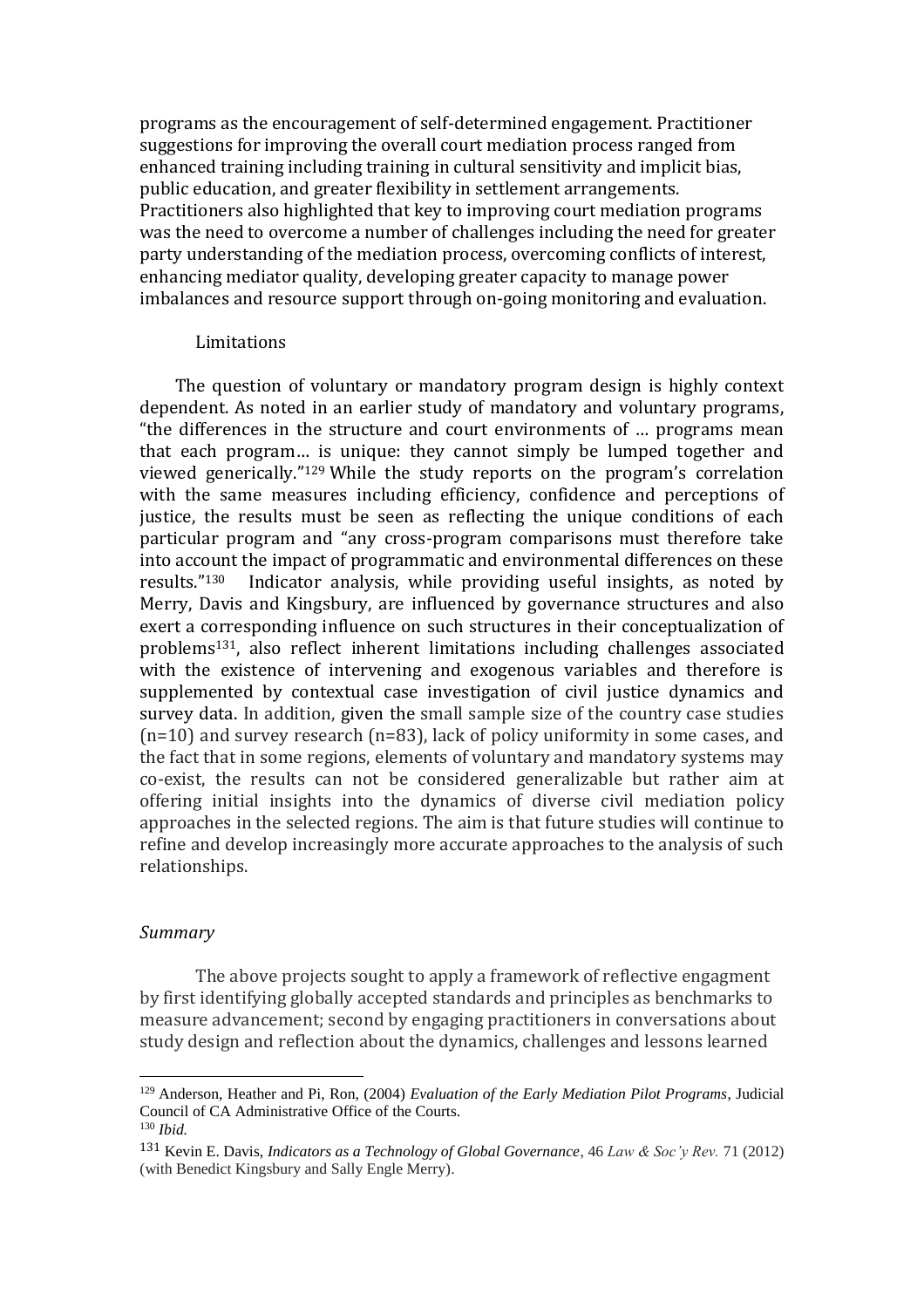in the development of dispute resolution programs; and third by examining institutional and cultural contex surrounding program advancement in order to reflect on broader patterns contributing to efficacy in program design.

Efforts to apply devolved reflective practice in dispute resolution research alongside emerging international customary law pertaining to community participation, and developments in new governance scholarship, echo a common concern with the importance of community engagement and deliberation. Such efforts represent an initial step in applying principles of reflection in research and practice settings. However, reflection isolated from a broader framework of collective study, consultation and action inhibits meaningful advancement. Experience has shown that significant advances in organizational and governance programs result from reflective practice woven into a wider tapestry of study, consultation and action, which will be discussed in the final section.

## **IV. Devolved Reflection and Systematic Learning**

In advancing the reflective process within organization, governance institutions and research practices, it is useful to consider how reflection interacts within a broader framework of consultation, action and study in contributing to social progress.

As noted above, several challenges and limitations have been identified in the context of devolved governance including the potential of replicating and possibly exacerbating existing representation problems,<sup>132</sup> simply offering a means of providing "input" to existing plans rather than originating plans at the community level, the existence of subjectivity in rule-making, the danger of getting moral questions wrong through caving into power politics (as advanced through special interests, for example), rendering community resource problems "less visible or subject to scrutiny, because the farther the process is removed from a centralized decision-maker, the less accountability there will be…" 133 Research has suggested that in order to benefit from devolution and decentralization<sup>134</sup>, the necessary conditions for its success should include  $(1)$ the broadest possible degree of stakeholder participation compatible with effective decision making, $135$ , (2) ensuring participants have the necessary skills for participation<sup>136</sup>,  $(3)$  the development of managerial and procedural

<sup>132</sup> Foster at 485.

<sup>133</sup> Id.

<sup>134</sup> Alexander, Lisa T. 'Reflections on Success and Failure in New Governance and the Role of the Lawyer' (2010) *Wisconsin Law Review Symposium Afterword* 737, 738

<sup>135</sup> Ibid 740-741; see also: Ali, S. 'Measuring Success in Devolved Collaboration.' (2010) 26 *Journal of Land Use and Environmental Law*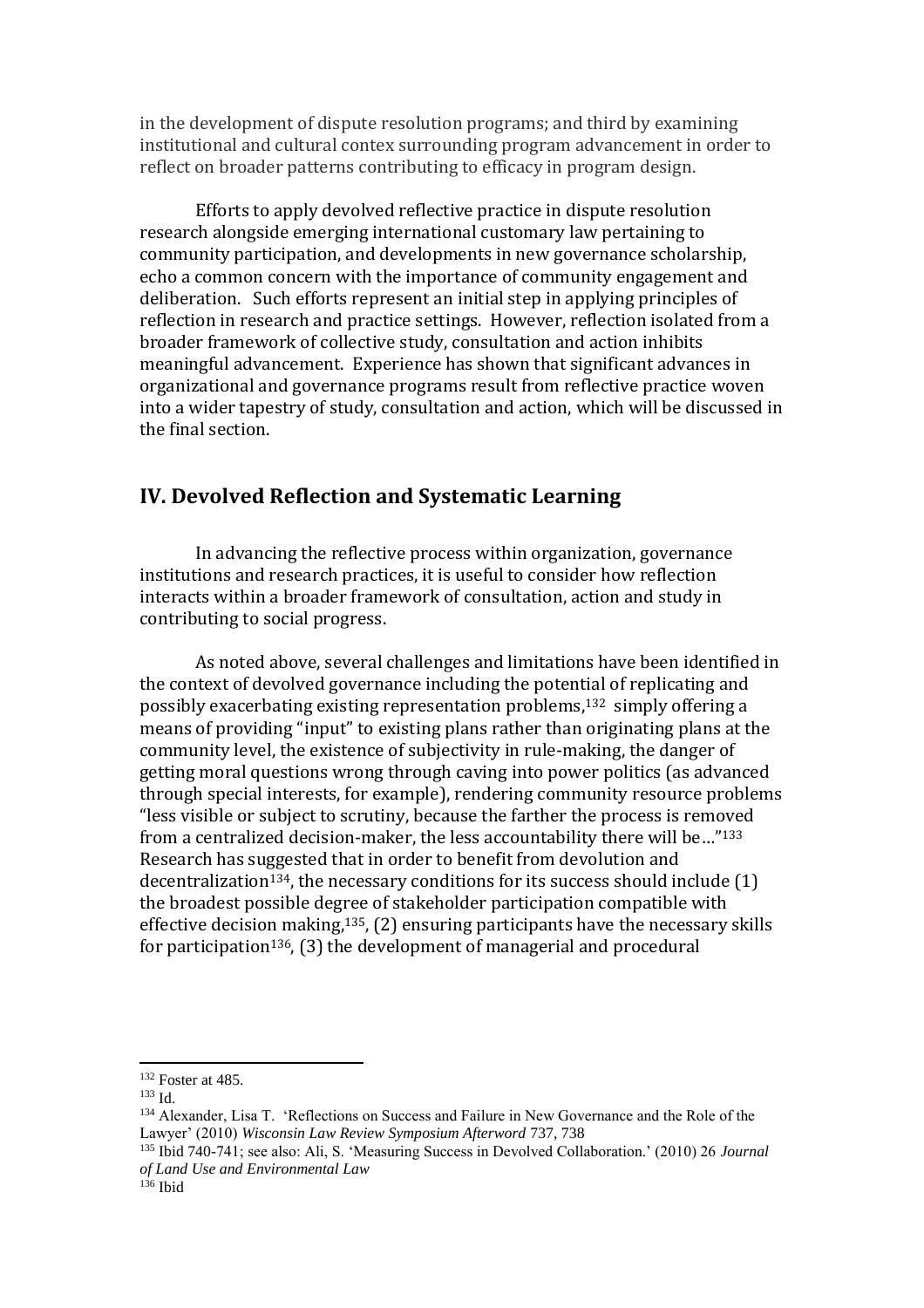safeguards<sup>137</sup>, and (4) ensuring stakeholder participation in conditions of adversity and wider social conflict. 138

Reflection, alone is insufficient to contribute to social progress. Rather, reflection forms one component of a broader framework consisting of study/reading society and formulating a vision; 2) consultation; 3) action and reflection on action that together contribute to the achievement of social justice and organizational advancement. 139

The first stage of "reading society and formulating a vision" involves "understanding… the nature and state of society, its challenges, the institutions operating in it, the forces influencing it, and the capacities of its peoples." <sup>140</sup> This does not necessarily "involve formal studies." Rather, "conditions need to be understood progressively, both from the perspective of a particular endeavour's purpose and in the context of a vision of humanity's collective existence." 141

In contrast to the often concieved notion of 'participation' as offering a means for providing 'input' rather than originating plans within the community and bifurcating those considered to be 'insiders' or 'outsiders', the process of 'reading society and formulating a vision' "from within… seeks to involve the people themselves in the generation and application of knowledge… all forge together a path of progress, [and] dualities such as "outsider-insider" and "knowledgeable-ignorant" quickly disappear." <sup>142</sup> The concept of 'insiders' and 'outsiders' in many instances continues to be used in global resolutions concerning humanitarian sector participation in an effort to determine the identity of individuals qualified as locals.<sup>143</sup> Yet such concepts often create false barriers between individuals who seek to contribute to the betterment of a given community. Such individuals, regardless of location of origin, can 'be a source of strength, contributing innovative ideas and local knowledge which, when mobilised and used appropriately, can lead to solutions that can make a fundamental contribution' to community life.<sup>144</sup>

Contributing to overcoming the danger of getting moral questions wrong through caving into power politics (as advanced through special interests), in

<sup>137</sup> Salamon, Lester M., 'The New Governance and the Tools of Public Action: An Introduction.' [2001] *Fordham Urb. L.J.*28, 1611

<sup>&</sup>lt;sup>138</sup> Alexander, loc. cit.

<sup>139</sup> Office of Social and Economic Development at the Baha'i World Centre, *Statement on Social Action*, 26 November 2012.

<sup>140</sup> Office of Social and Economic Development at the Baha'i World Centre, *Statement on Social Action*, 26 November 2012.

<sup>141</sup> Office of Social and Economic Development at the Baha'i World Centre, *Statement on Social Action*, 26 November 2012.

<sup>142</sup> Office of Social and Economic Development at the Baha'i World Centre, *Statement on Social Action*, 26 November 2012.

<sup>143</sup> Béatrice Pouligny, 'Supporting Local Ownership in Humanitarian Action' *Humanitarian Policy Paper Series* 12 <http://www.gppi.net/fileadmin/gppi/GPPiPPR\_local\_ownership\_2009.pdf> accessed 20 April 2014.

<sup>144</sup> Phong Tran, Rajib Shaw, Guillaume Chantry and John Norton, 'GIS and Local Knowledge in Disaster Management: A Case Study of Flood Risk Mapping in Viet Nam' (2009) 33(1) *Disasters* 152−169, 152.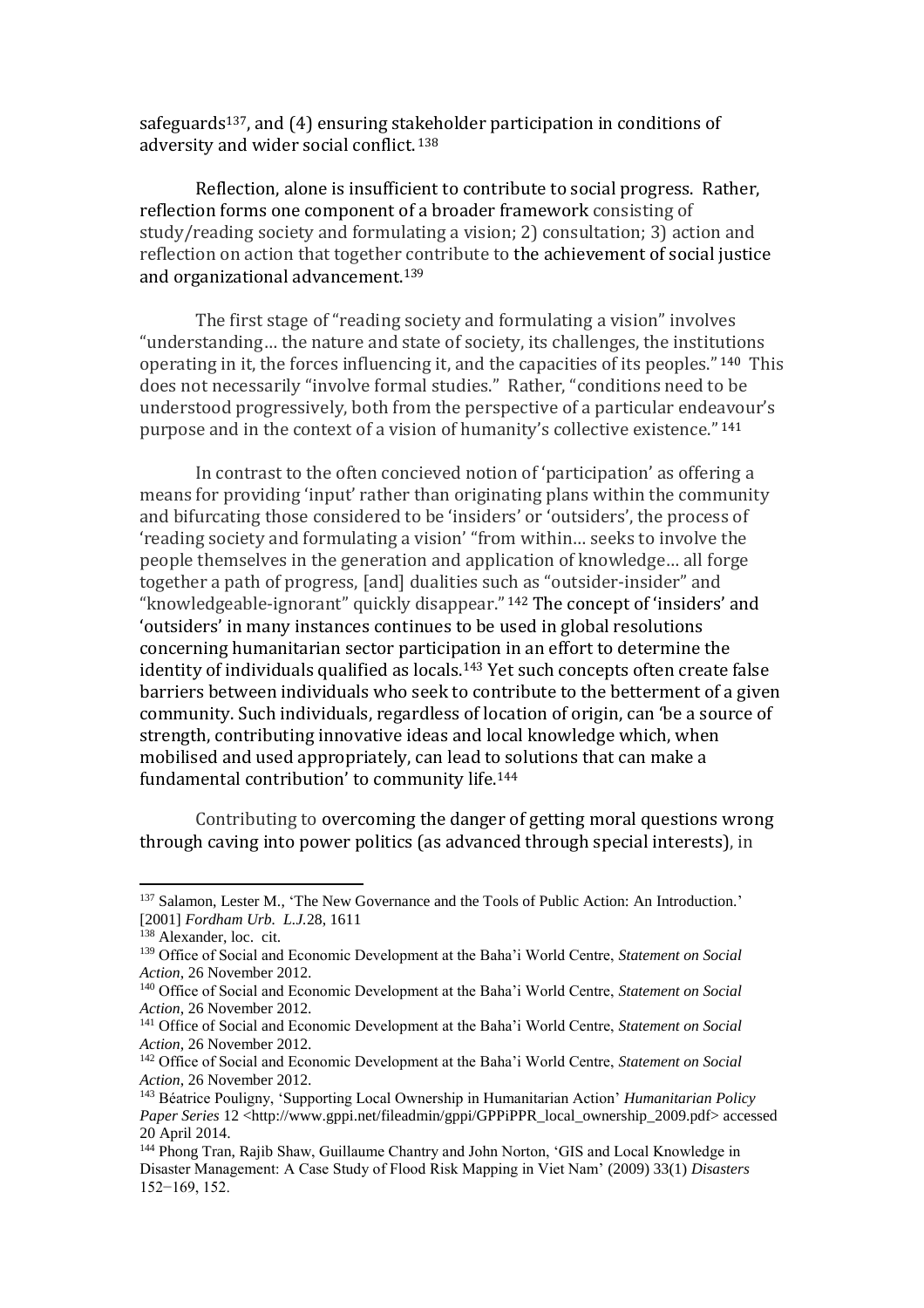reading society, community members jointly formulate a vision which "express[es] a general idea of how goals are to be achieved: the nature of the strategies to be devised, the approaches to be taken, the attitudes to be assumed, and … some of the methods to be employed." <sup>145</sup> Such a vision, over time, becomes "more and more precise, be able to accommodate constantly evolving and ever more complex action…"<sup>146</sup>

The second stage, involving consultation amongst members of a community, may be applied in "analysing a specific problem, attaining higher degrees of understanding on a given issue, or exploring possible courses of action." <sup>147</sup> In each case, "consultation may be seen as collective search for truth." <sup>148</sup> It is understood that "participants in a consultative process see reality from different points of view, and as these views are examined and understood, clarity is achieved." <sup>149</sup> From this perspective, "truth is not a compromise between opposing interest groups. Nor does the desire to exercise power over one another animate participants in the consultative process. What they seek, rather, is the power of unified thought and action." <sup>150</sup> This has direct implications for achieveing community participation and overcoming conditions of social conflict.

With regard to the nature of reflection and participation in the consultative process, it aims to be, "substantive and creative; it must allow the people themselves access to knowledge and encourage them to apply it."151 At times, consultation might be exploratory, advisory or decisional in nature.<sup>152</sup> The process is not an "end in itself" but rather a means for "heightening collective consciousness, and fostering unified action."<sup>153</sup> The Institute for Studies in Global Prosperity has identified a number of capabilities needed for effective participation. Among these include:

> to think systematically in understanding problems and searching for solutions;

<sup>145</sup> Office of Social and Economic Development at the Baha'i World Centre, *Statement on Social Action*, 26 November 2012.

<sup>146</sup> Office of Social and Economic Development at the Baha'i World Centre, *Statement on Social Action*, 26 November 2012.

<sup>147</sup> Office of Social and Economic Development at the Baha'i World Centre, *Statement on Social Action*, 26 November 2012.

<sup>148</sup> Office of Social and Economic Development at the Baha'i World Centre, *Statement on Social Action*, 26 November 2012.

<sup>149</sup> Office of Social and Economic Development at the Baha'i World Centre, *Statement on Social Action*, 26 November 2012.

<sup>150</sup> Office of Social and Economic Development at the Baha'i World Centre, *Statement on Social Action*, 26 November 2012.

<sup>151</sup> Institute for Studies in Global Prosperity, "Science, Religion and Development: Some Initial Considerations" (1997).

<sup>152</sup> Michael Karlberg, (2018)"Media and Public Discourse: Normative Foundations" in *Religion and Public Discourse in an Age of Transition: Reflections on Baha'i Practice and Thought* (Geoffrey Cameron and Benjamin Schewel, Editors), Wilfrid Laurier University Press.

<sup>153</sup> Shahriar Razavi, (2018) "Baha'i Participation in Public Discourse: Some Considerations Related to History, Concepts, and Approaches" in *Religion and Public Discourse in an Age of Transition: Reflections on Baha'i Practice and Thought* (Geoffrey Cameron and Benjamin Schewel, Editors), Wilfrid Laurier University Press.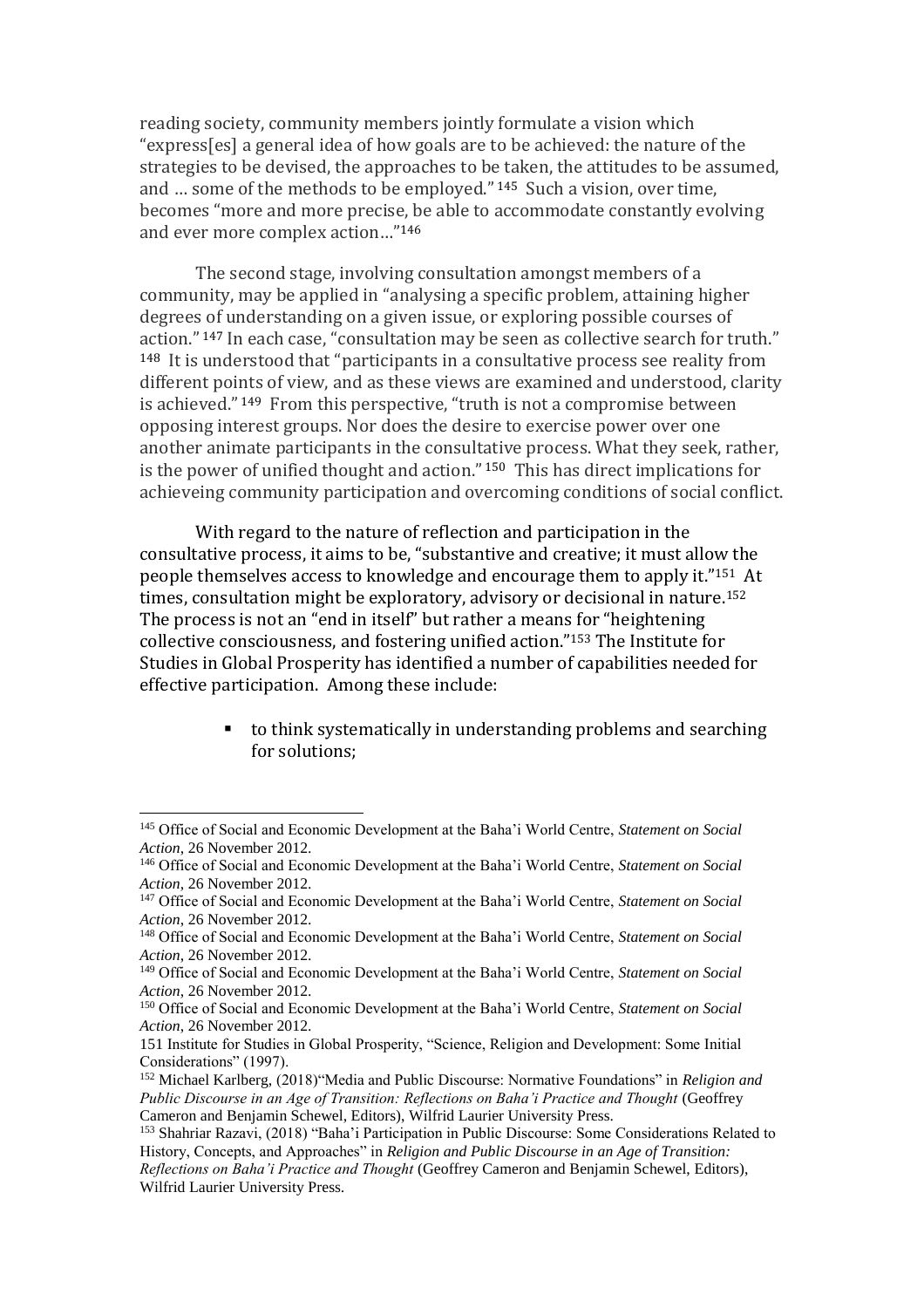- to use methods of decision-making that are non-adversarial and inclusive;
- to contribute to the effective design and management of community projects. 154

As noted above, consultation is not a process of mobilizing support, pushing an idea or manipulating information for it to appear in the best light. Rather, the outcome of true consultation depends on the condition of those involved rather than adherence to a strict set of procedures. Members of a consultative group must "in every matter search out the truth and not insist upon their own opinion, for stubbornness and persistence in one's views will lead ultimately to discord and wrangling and the truth will remain hidden." 155

Describing the interrelationship between consultation and reflection, this interrelationship ensures that decision making "benefit from a diversity of perspectives through a consultative process which, understood as the collective investigation of reality, promotes detachment from personal views, gives due importance to valid empirical information, does not raise mere opinion to the status of fact or define truth as the compromise between opposing interest groups. A key concern is learning "how to maintain such a mode of learning in action, how to ensure that growing numbers participate in the generation and application of relevant knowledge and how to devise structures for the systemization of an expanding worldwide experience and for the equitable distribution of the lessons learned"156. In particular, "as effort is made to welcome increasing numbers into thoughtful discussion on the direction of their collective development, decision-making processes become more consultative and participatory… leaders are enabled to better analyze specific problems, attain deeper understanding of complex issues, and evaluate courses of action with clarity and impartiality..."<sup>157</sup>

At the level of global reflection and discourse, new approaches to socioeconomic development by stakeholders in the development process have increasingly come to draw on consultative principles to raise questions "about the salient assumptions… of the development process and to identify avenues of research and action in relation to those questions."158 Such a process recognizes that ethical and social values lie at the heart of individual and collective

<sup>154</sup> Ibid.

<sup>155</sup> Ibid.

<sup>156</sup> Universal House of Justice, Letter to Baha'i Community in Iran, 2 March 2013 <sup>157</sup> https://www.bic.org/statements/rising-together-building-capacity-recoverwithin#DfamHkoftFVFGomQ.97

<sup>158</sup> Matthew Weinberg, (2018)"Contributions to International Development Discourse: Exploring the Roles of Science and Religion" in *Religion and Public Discourse in an Age of Transition: Reflections on Baha'i Practice and Thought* (Geoffrey Cameron and Benjamin Schewel, Editors), Wilfrid Laurier University Press.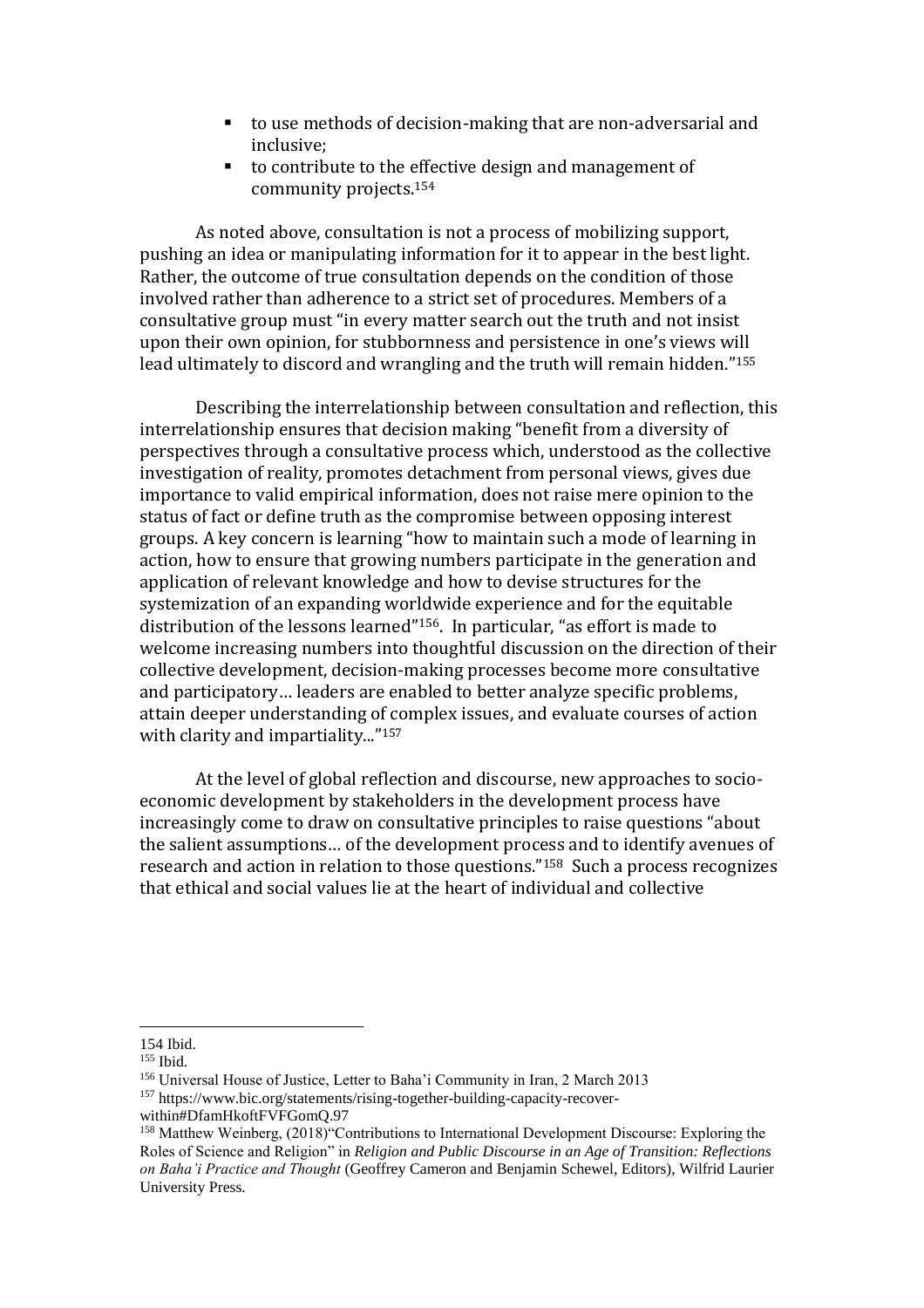ordering<sup>159</sup> and views stakeholders not as "beneficiaries" but rather as active "protagonists of development."<sup>160</sup>

Consultative processes have been increasingly attempted in the virtual online-offline space, including an initiative to promote meaningful deliberation among large numbers of participants on matters of social concern. One such process, "vTaiwan" has been used to facilitate conversations on the regulation of a range of social concerns including offensive online images, ride sharing services and FinTech. The "focused conversation" method consists in defining objectives, crowd-sourcing agenda's, reflection, interpretation followed by decision-making.161 Stakeholders contribute to the interpretation of data and potential lines of inquiry through its website, meetings and hackathons. As of February 2018, 26 cases were discussed through the platform and 80% resulting in concrete policy action.<sup>162</sup>

Of direct importance in achieving impactful outcomes through collective reflection is the creation of shared meanings and attitudes about social reality that pave the way for constructive action. This requires a process of "transforming "habits of thought," as described by Weinberg, since "in many ways our minds are involved in constructing the world we find ourselves in. Our perceptions and the concepts we hold determine the social reality we see and create." <sup>163</sup> Shared understandings of concepts such as social equity, human security, power, "the common good," or community evolve through "a dynamic process of learning, dialogue, and praxis in which social challenges and solutions are constantly redefined and reassessed… By building a broader framework of analysis that encompasses not only material and technical variables but the normative and spiritual dimensions of various social issues, new insights can emerge that enrich dialogues previously locked into narrow conceptual boundaries." 164

The final stage of the learning process consisting of "action and reflection on action" involves both systematic action accompanied by reflection to "ensure that [activites] continues to serve the aims of the endeavour." <sup>165</sup> Evaluation, while useful, is not sufficient to serve the requirements of a structured reflection process "through which questions can emerge and methods and approaches… adjusted." <sup>166</sup> Beyond evaluation, which often focuses on the measurement of

<sup>159</sup> Ibid, see also: Wendy Heller (200), *The Religious Foundations of Civil Society* (Part 1 and 2), Journal of Baha'i Studies.

<sup>160</sup> Farzam Arbab, (2000), "Promoting a Discourse on Science, Religion and Development", in *The Lab, The Temple and the Market: Reflections at the Intersection of Science, Religion and Development* (Sharon M.P. Harper, Ed.), International Development Research Centre.

<sup>&</sup>lt;sup>161</sup> See: [info.vtaiwan.tw](http://info.vtaiwan.tw/) <sup>162</sup> Ibid.

<sup>163</sup> Matthew Weinberg, *Identity, Discourse, and Policy: Reconstructing the Public Sphere*, The Journal of Bahá'í Studies 21. 1/4. 2011, p.74

<sup>164</sup> Ibid. 82-83.

<sup>165</sup> Office of Social and Economic Development at the Baha'i World Centre, *Statement on Social Action*, 26 November 2012.

<sup>166</sup> Office of Social and Economic Development at the Baha'i World Centre, *Statement on Social Action*, 26 November 2012.